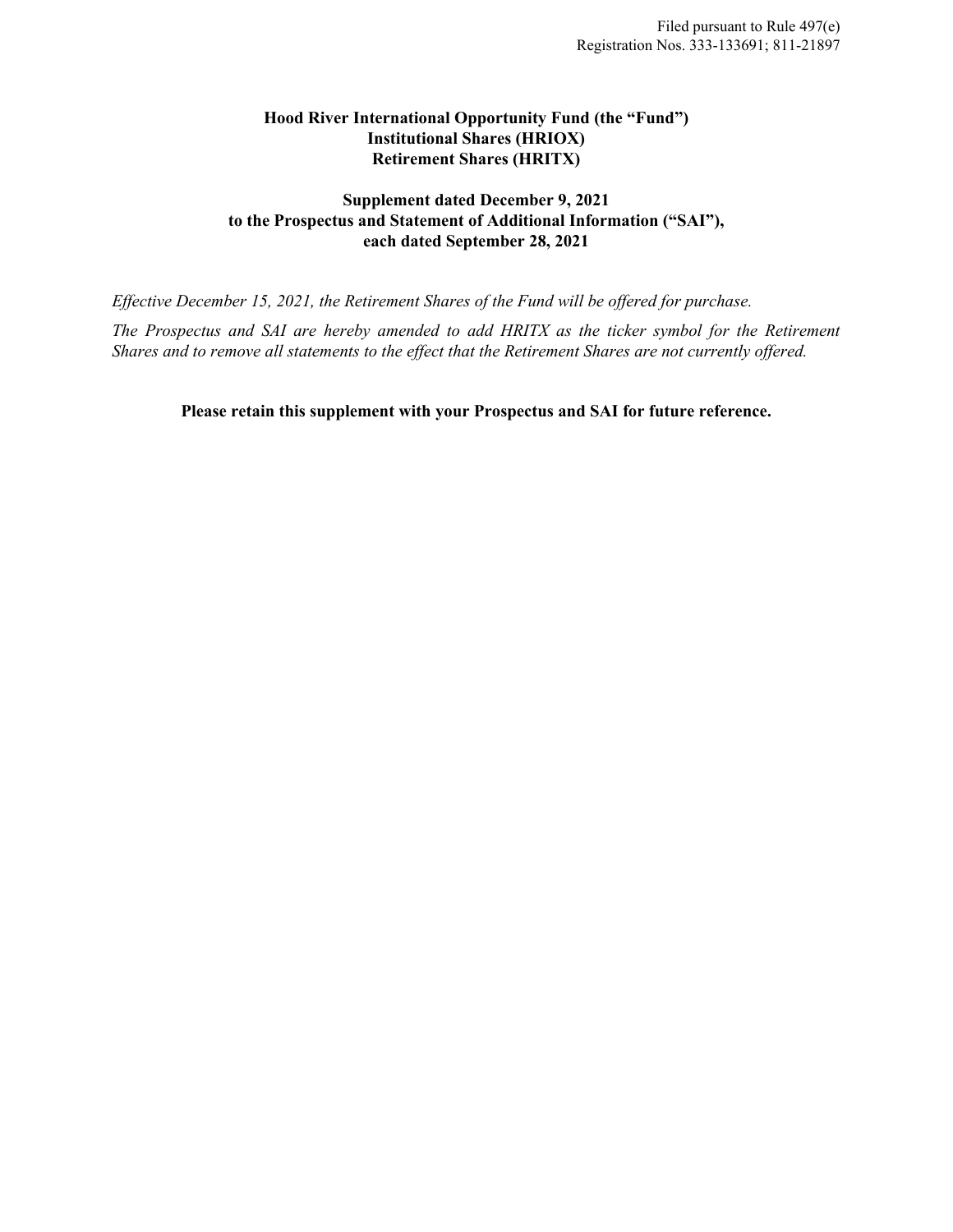

# **PROSPECTUS**

# **September 28, 2021**

# **Hood River International Opportunity Fund**

**Institutional Shares Ticker: HRIOX**

**Investor Shares** *(not currently offered)*

**Retirement Shares** *(not currently offered)*

**Telephone: (800) 497-2960**

**www.hoodrivercapital.com**

**The Securities and Exchange Commission ("SEC") has not approved or disapproved of these securities or determined if this Prospectus is truthful or complete. Any representation to the contrary is a criminal offense.**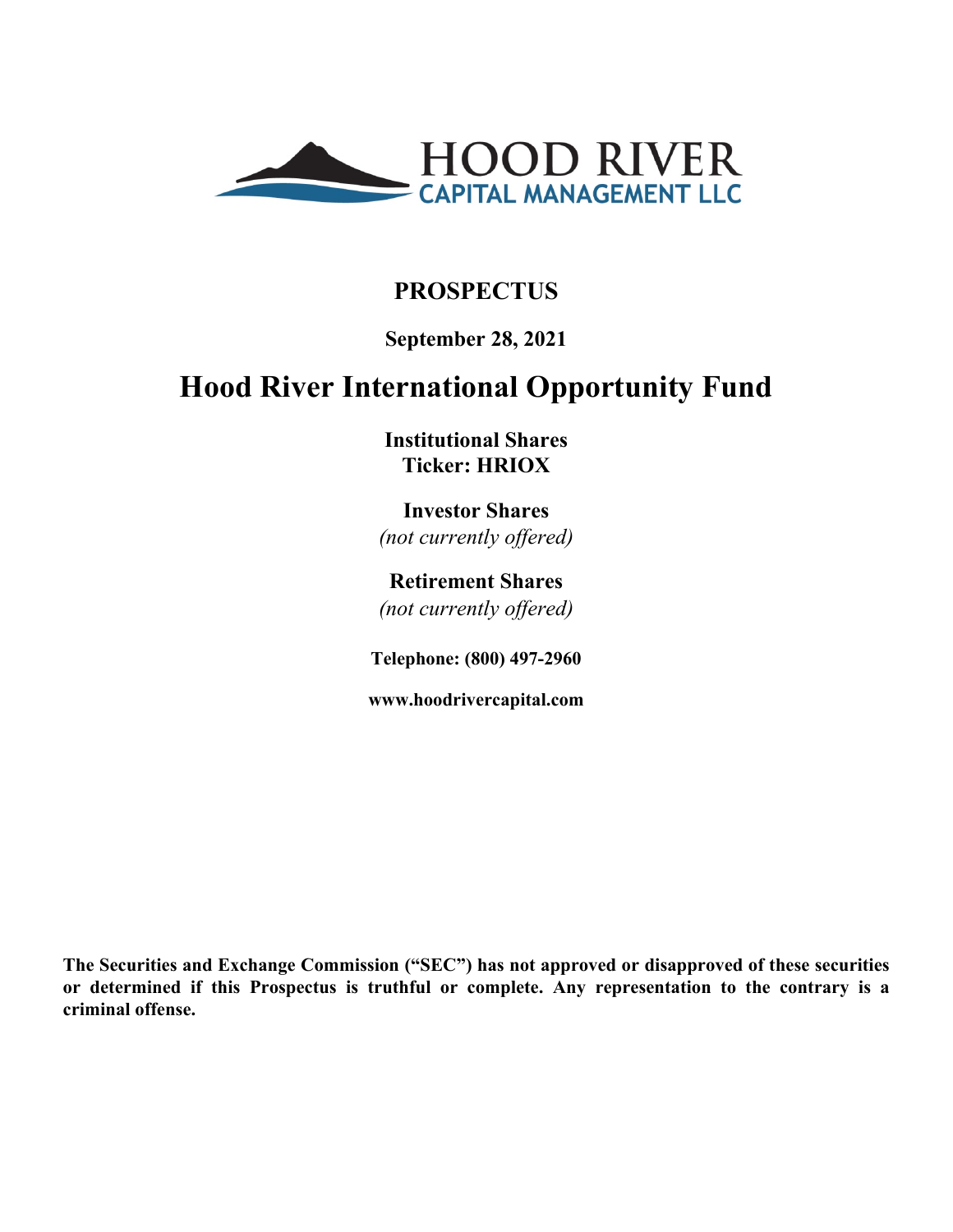Hood River International Opportunity Fund<br>a series of Manager Directed Portfolios (the "Trust")

| <b>TABLE OF CONTENTS</b>                                         |                |
|------------------------------------------------------------------|----------------|
|                                                                  | 1              |
|                                                                  | 1              |
|                                                                  | 1              |
|                                                                  | 1              |
|                                                                  | 1              |
|                                                                  | $\overline{2}$ |
|                                                                  | $\overline{2}$ |
|                                                                  | 5              |
|                                                                  | 5              |
|                                                                  | 6              |
|                                                                  | 6              |
|                                                                  | 6              |
|                                                                  | 6              |
|                                                                  | $\overline{7}$ |
|                                                                  | $\overline{7}$ |
|                                                                  | $\overline{7}$ |
|                                                                  | 8              |
|                                                                  | 13             |
|                                                                  | 13             |
|                                                                  | 13             |
|                                                                  | 13             |
|                                                                  | 13             |
|                                                                  | 14             |
|                                                                  | -14            |
|                                                                  | 14             |
|                                                                  | 15             |
|                                                                  | 15             |
|                                                                  | 15             |
|                                                                  | -16            |
|                                                                  | 16             |
|                                                                  | 16             |
|                                                                  | 18             |
| PURCHASING AND REDEEMING SHARES THROUGH A FINANCIAL INTERMEDIARY | 20             |
|                                                                  | 21             |
|                                                                  | 21             |
|                                                                  | 21             |
|                                                                  | 22             |
|                                                                  | 23             |
|                                                                  | 23             |
|                                                                  | 24             |
|                                                                  |                |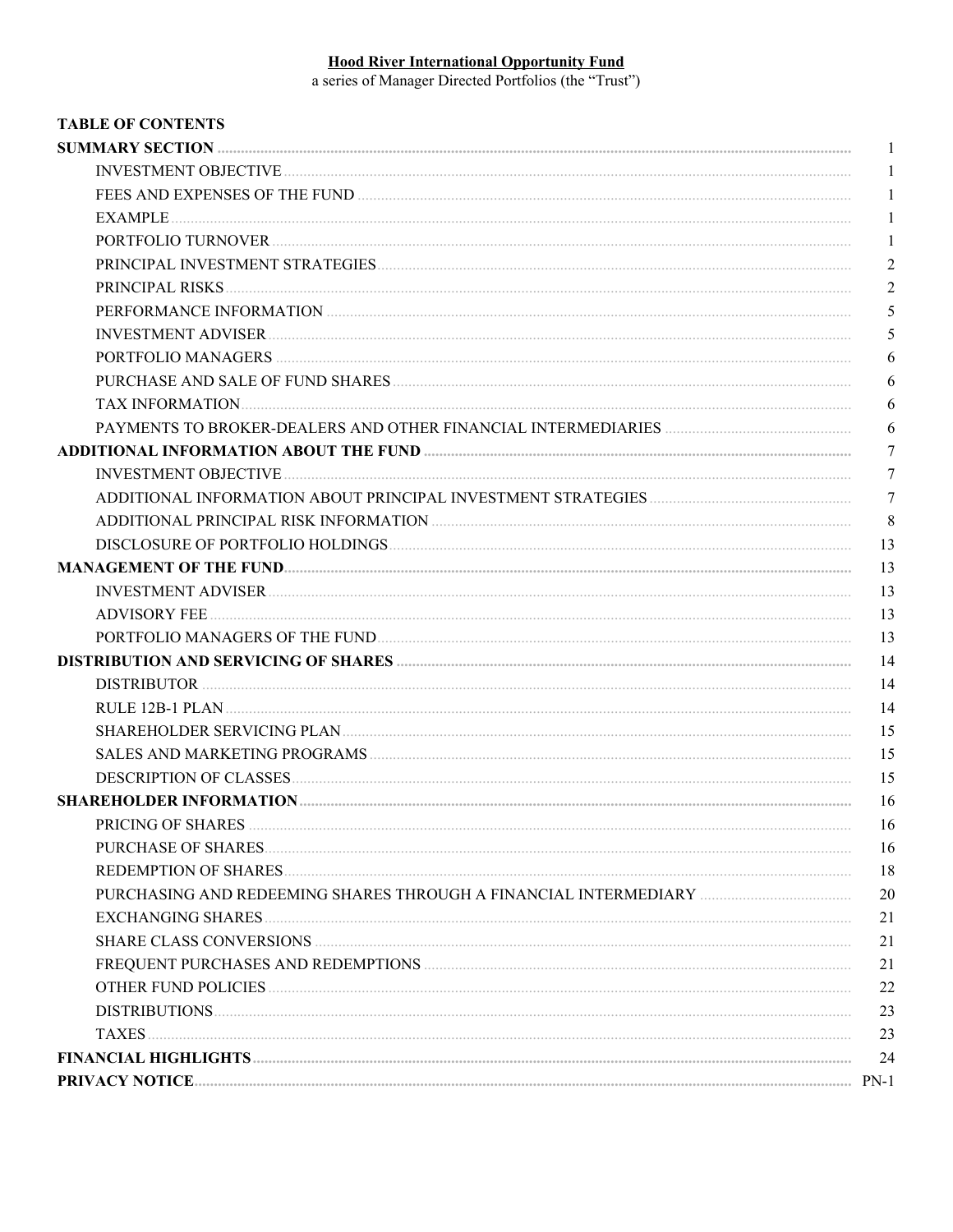# <span id="page-3-0"></span>**SUMMARY SECTION**

#### *INVESTMENT OBJECTIVE*

The Hood River International Opportunity Fund (the "Fund") seeks long-term growth of capital.

#### *FEES AND EXPENSES OF THE FUND*

This table describes the fees and expenses that you may pay if you buy, hold, and sell shares of the Fund. **You may pay other fees, such as brokerage commissions and other fees to financial intermediaries, which are not reflected in the table and Example below.**

#### **Annual Fund Operating Expenses**

| (expenses that you pay each year as a percentage of the value of your<br>$inves$ then the investment): | Institutional<br><b>Shares</b> | Investor<br>Shares <sup>1</sup> | <b>Retirement</b><br>Shares <sup>1</sup> |
|--------------------------------------------------------------------------------------------------------|--------------------------------|---------------------------------|------------------------------------------|
| <b>Management Fees</b>                                                                                 | 1.30%                          | 1.30%                           | 1.30%                                    |
| Distribution (12b-1) and/or Service Fees                                                               | None                           | $0.25\%$                        | None                                     |
| Shareholder Servicing Fee <sup>2</sup>                                                                 | $0.10\%$                       | 0.10%                           | None                                     |
| Other Expenses <sup>3, 4</sup>                                                                         | 8.92%                          | 8.92%                           | 8.92%                                    |
| <b>Total Annual Fund Operating Expenses</b>                                                            | 10.32%                         | 10.57%                          | 10.22%                                   |
| Fee Waivers/Expense Reimbursements <sup>5</sup>                                                        | $-8.81\%$                      | $-8.81\%$                       | $-8.81\%$                                |
| Total Annual Fund Operating Expenses After Fee Waivers/Expense<br>Reimbursements                       | $1.51\%$                       | 1.76%                           | 1.41%                                    |

1 Investor Shares and Retirement Shares are not currently offered.

2 The Fund has implemented a Shareholder Servicing Plan on behalf of its Institutional and Investor Shares that allows the Fund to make payments of up to 0.10% for Institutional and Investor Shares to financial intermediaries and other service providers for Institutional and Investor shareholders in return for shareholder servicing and maintenance of Institutional and Investor shareholder accounts.

<sup>3</sup> As the Fund is new, these expenses are based on estimated amounts for the Fund's current fiscal year.

<sup>4</sup>"Other Expenses" include Acquired Fund Fees and Expenses of one basis point, which is estimated for the Fund's current fiscal year.

Hood River Capital Management LLC ("Hood River" or the "Adviser"), the Fund's investment adviser, has contractually agreed to waive a portion of its fees and reimburse certain expenses for the Fund to limit the total annual fund operating expenses (excluding taxes, Rule 12b-1 fees, shareholder servicing fees, extraordinary expenses, brokerage commissions, interest and acquired fund fees and expenses (collectively, "Excludable Expenses")) to 1.40%. To the extent the Fund or a share class of the Fund incurs Excludable Expenses, Total Annual Fund Operating Expenses After Fee Waivers/Expense Reimbursements will be greater than 1.40%. The waivers and reimbursements will remain in effect through September 28, 2024 unless terminated sooner by mutual agreement of the Fund's Board of Trustees (the "Board") and Hood River. The Adviser may request recoupment of previously waived fees and paid expenses from the Fund for 36 months from the date such fees and expenses were waived or paid, if such reimbursement will not cause the Fund's total expense ratio to exceed the expense limitation in place at the time of the waiver and/or expense payment and the expense limitation in place at the time of the recoupment.

#### *EXAMPLE*

This Example is intended to help you compare the cost of investing in the Fund with the cost of investing in other mutual funds. The Example assumes that you invest \$10,000 in the Fund for the time periods indicated and then redeem all of your shares at the end of those periods. The Example also assumes that your investment has a 5% return each year and that the Fund's operating expenses remain the same. The fee waiver/expense reimbursement arrangement included in the table above is reflected through September 28, 2024. Although your actual costs may be higher or lower, based on these assumptions your costs would be:

|                        | 1 Year | 3 Years |
|------------------------|--------|---------|
| Institutional Shares   | \$154  | \$477   |
| <b>Investor Shares</b> | \$179  | \$554   |
| Retirement Shares      | \$144  | \$446   |

#### *PORTFOLIO TURNOVER*

The Fund pays transaction costs, such as commissions, when it buys and sells securities (or "turns over" its portfolio). A higher portfolio turnover rate may indicate higher transaction costs and may result in higher taxes when Fund shares are held in a taxable account. These costs, which are not reflected in the annual fund operating expenses or in the Example, affect the Fund's performance. Because the Fund is newly organized, portfolio turnover information is not yet available.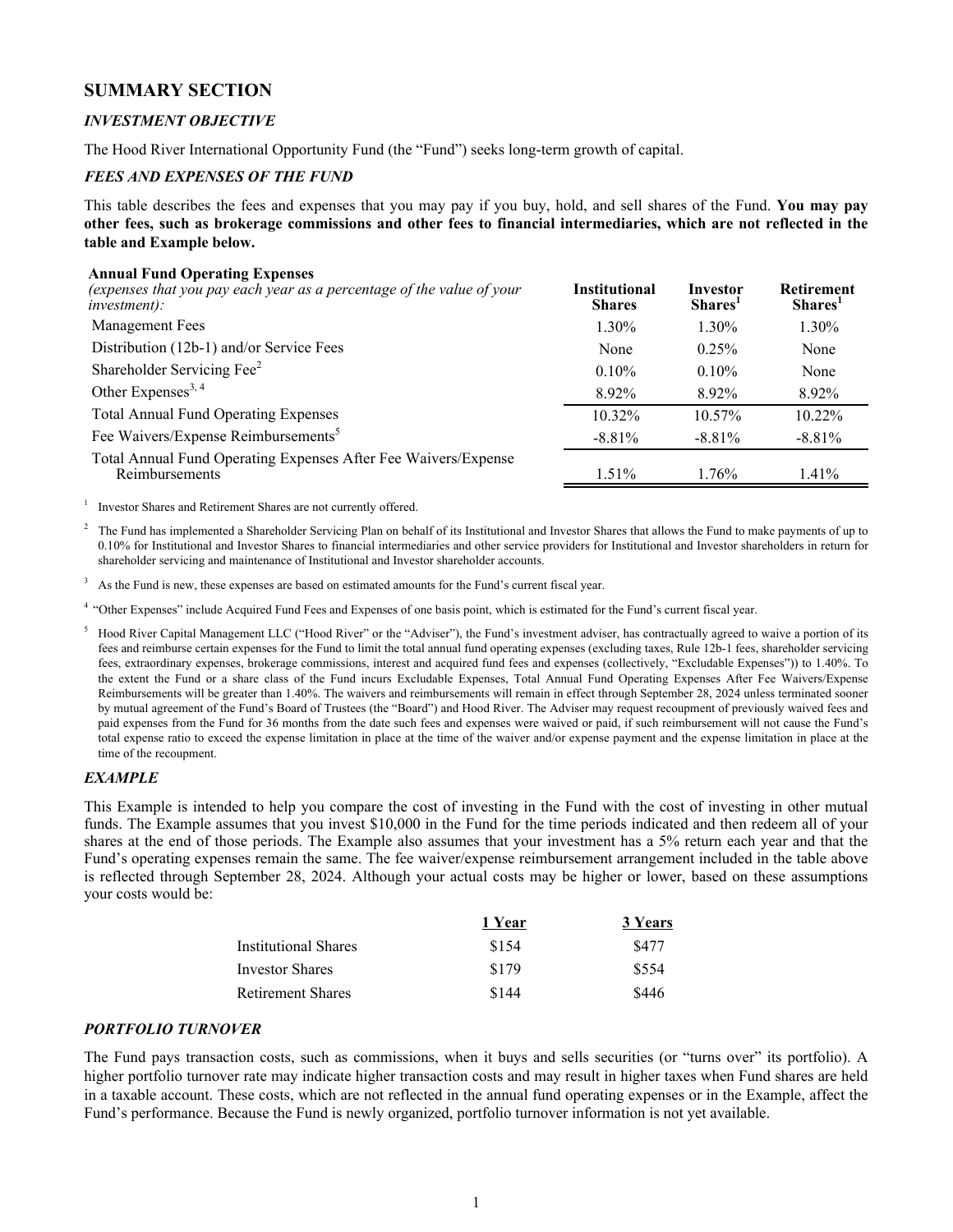#### <span id="page-4-0"></span>*PRINCIPAL INVESTMENT STRATEGIES*

The Fund will invest primarily in common stocks and other equity securities of small-capitalization companies that are located in non-U.S. developed or emerging markets countries. In selecting securities for the Fund, Hood River seeks to invest in common stocks that are judged by Hood River to have strong growth characteristics or to be undervalued in the marketplace relative to underlying profitability.

Under normal market conditions, the Fund will invest in issuers located in at least ten of the countries included in the Morgan Stanley Capital International (MSCI) AC (All Country) World Index ex USA Small Cap Index.

The Fund may invest a significant portion of its assets (up to 50% under normal market conditions) at the time of purchase in securities of companies located in emerging markets countries. Emerging markets are those countries designated by the MSCI Emerging Markets Index. The Fund may also invest in pre-emerging markets, also known as frontier markets. The Fund may invest a large portion of its assets in a particular region or market, including Japan and European countries.

The Fund's investments in foreign securities may include American Depositary Receipts ("ADRs"), Global Depositary Receipts ("GDRs"), European Depositary Receipts ("EDRs"), and International Depositary Receipts ("IDRs"). The Fund may also invest in preferred stock, real estate investment trusts ("REITs"), rights, and warrants. The Fund may purchase securities of companies engaged in initial public offerings ("IPOs").

The Fund may invest in the securities of other investment companies, including exchange-traded funds ("ETFs"), to the extent permitted by the Investment Company Act of 1940, as amended (the "1940 Act"), and the rules thereunder.

In selecting securities, the research process utilized by Hood River begins by screening a universe of stocks with market capitalizations of generally less than \$5 billion which exhibit strong growth characteristics and attractive valuation relative to underlying profitability. In order to identify companies with such attributes, Hood River conducts fundamental analysis through discussions with management, customers, suppliers, competitors, and industry experts to forecast financial metrics for a potential investment target. The Fund's portfolio will consist of companies for which Hood River has conviction in its own proprietary estimates and believes that they are significantly higher than consensus estimates.

The Fund is expected to maintain a portfolio of approximately 80-85 stocks, which is constructed with the overall goal of mitigating both issuer-specific and portfolio risk. Idiosyncratic risk is reduced by obtaining several independent data points that support Hood River's financial model. Portfolio risk is addressed through position and sector sizing limits. The Fund is expected to have significant exposure to the health care and information technology sectors. However, the actual amount of the portfolio holdings may vary due to market conditions.

Hood River periodically engages in active trading of Fund securities.

Hood River generally sells stocks when it believes they have become overvalued, when the fundamentals weaken, or if poor relative price performance persists.

#### *PRINCIPAL RISKS*

Before investing in the Fund, you should carefully consider your own investment goals, the amount of time you are willing to leave your money invested, and the amount of risk you are willing to take. Remember, in addition to possibly not achieving your investment goals, you could lose all or a portion of your investment in the Fund over long or even short periods of time. The principal risks of investing in the Fund are:

• **General Market Risk; Recent Market Events:** The value of the Fund's shares will fluctuate based on the performance of the Fund's investments and other factors affecting the securities markets generally. Certain investments selected for the Fund's portfolio may be worth less than the price originally paid for them, or less than they were worth at an earlier time. The value of the Fund's investments may go up or down, sometimes dramatically and unpredictably, based on current market conditions, such as real or perceived adverse political or economic conditions, inflation, changes in interest rates, lack of liquidity in the fixed income markets or adverse investor sentiment.

U.S. and international markets have experienced significant periods of volatility in recent months and years due to a number of economic, political and global macro factors, including the impact of the coronavirus (COVID-19) global pandemic which resulted in a public health crisis, business interruptions, growth concerns in the U.S. and overseas, travel restrictions, changed social behaviors, rising inflation, and reduced consumer spending. While U.S. and global economies are recovering from the effects of COVID-19 the recovery is proceeding at slower than expected rates and may last for a prolonged period of time.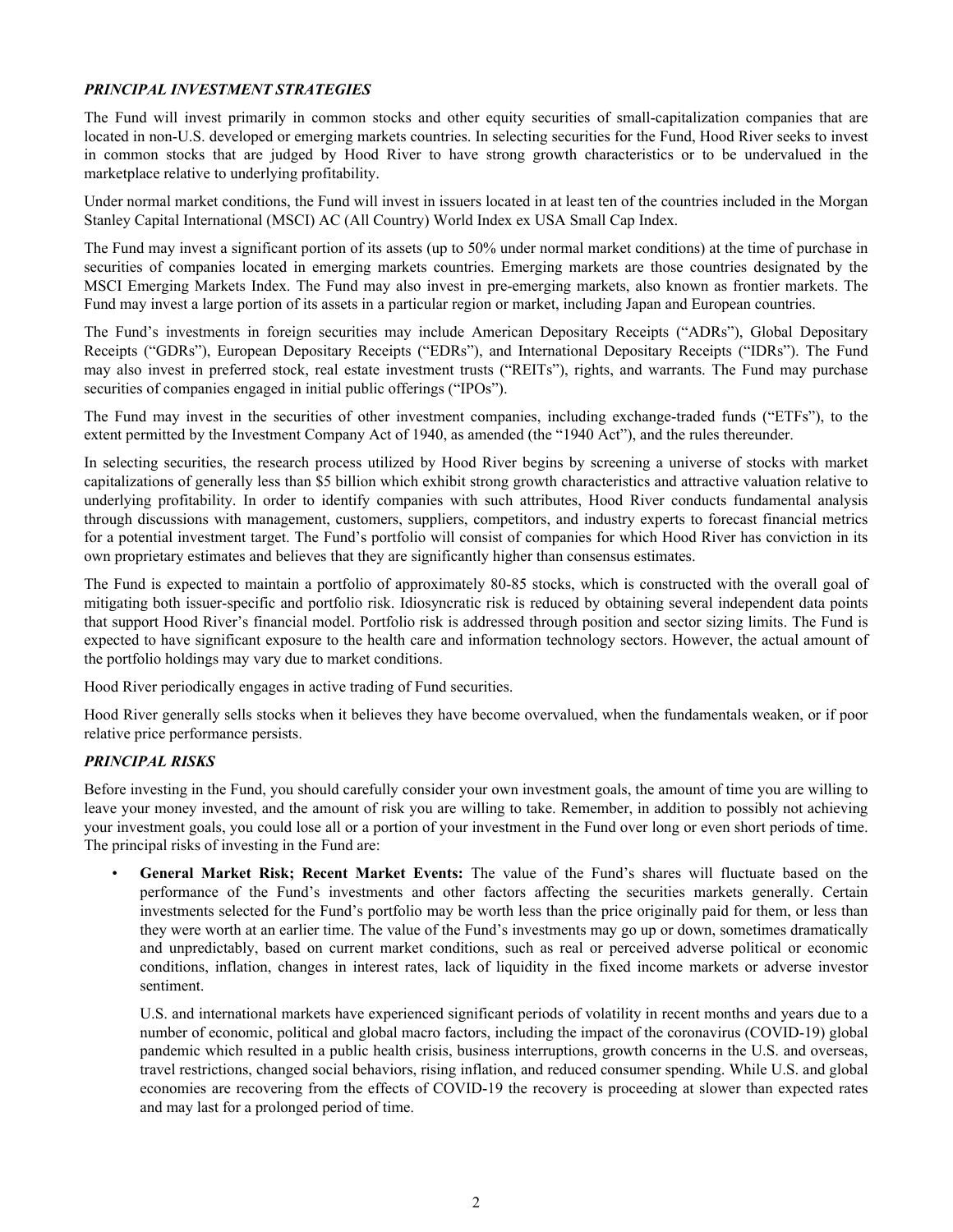- **Equity Risk:** Common stocks and other equity securities generally increase or decrease in value based on the earnings of a company and on general industry and market conditions. A fund that invests a significant amount of its assets in common stocks and other equity securities is likely to have greater fluctuations in share price than a fund that invests a significant portion of its assets in fixed income securities.
- **Small Company Risk:** The Fund is subject to greater volatility than funds that invest in large-cap companies. Small-cap companies may be more vulnerable than large-cap companies to adverse business or economic developments, their securities may be less liquid and more volatile than securities of larger companies, and they may suffer significant losses. Small-cap companies may also be more difficult to value than large-cap companies.
- **Growth Investing Risk:** Growth stocks are typically priced higher than other stocks, in relation to earnings and other measures, because investors believe they have more growth potential. Growth prices tend to fluctuate more dramatically than the overall stock market.
- **Value Investing Risk:** The Fund may be wrong in its assessment of a company's value or the market may not recognize improving fundamentals as quickly as the Fund anticipated. In such cases, the stock may not reach the price that reflects the intrinsic value of the company.
- **Management Risk:** The performance of the Fund will depend on whether or not Hood River is successful in pursuing the Fund's investment strategies.
- **Sector Emphasis Risk:** Although Hood River selects stocks based on their individual merits, some economic sectors will represent a larger portion of the Fund's overall investment portfolio than other sectors. Potential negative market or economic developments affecting one of the larger sectors could have a greater impact on the Fund than on a fund with fewer holdings in that sector.
	- *Health Care Sector Risk:* To the extent that the Fund invests a significant portion of its assets in the health care sector, the Fund will be sensitive to risks affecting health care companies. Companies in the health care sector are subject to government regulation and may be affected by reimbursement rates, government approval of products and services, patent protection and research and development costs.
	- *◦ Information Technology Sector Risk:* Market or economic factors impacting information technology companies and companies that rely heavily on technological advances could have a significant effect on the value of the Fund's investments. The value of stocks of information technology companies and companies that rely heavily on technology is particularly vulnerable to rapid changes in technology product cycles, rapid product obsolescence, government regulation and competition, both domestically and internationally, including competition from foreign competitors with lower production costs. Stocks of information technology companies and companies that rely heavily on technology, especially those of smaller, lessseasoned companies, tend to be more volatile than the overall market. Information technology companies are heavily dependent on patent and intellectual property rights, the loss or impairment of which may adversely affect profitability.
- **Valuation Risk:** It is possible to lose money by investing in the Fund. There is no guarantee that stocks in general or the specific securities that the Fund buys will increase in value.
- **Foreign Security Risk:** Investments in a foreign market are subject to foreign security risk. A change in value of a foreign currency against the U.S. dollar will result in a change in the U.S. dollar value of securities denominated in that foreign currency. Additionally, the value of foreign investments may be affected by exchange control regulations, expropriation or nationalization of a company's assets, foreign taxes, higher transaction and other costs, delays in settlement of transactions, changes in economic or monetary policy in the U.S. or abroad, or other political and economic factors. Income and dividends earned on foreign investments may be subject to foreign withholding taxes.
- **Emerging and Frontier Markets Risk:** Countries in emerging markets are generally more volatile and can have relatively unstable governments, social and legal systems that do not protect shareholders, economies based on only a few industries, and securities markets that trade a small number of issues. Frontier market countries generally have smaller economies and even less developed capital markets than emerging markets. As a result, the risks of investing in emerging markets are magnified in frontier markets, and include potential for extreme price volatility and illiquidity; government ownership or control of parts of private sector and of certain companies; trade barriers, exchange controls, managed adjustments in relative currency values and other protectionist measures; and relatively new and unsettled securities laws.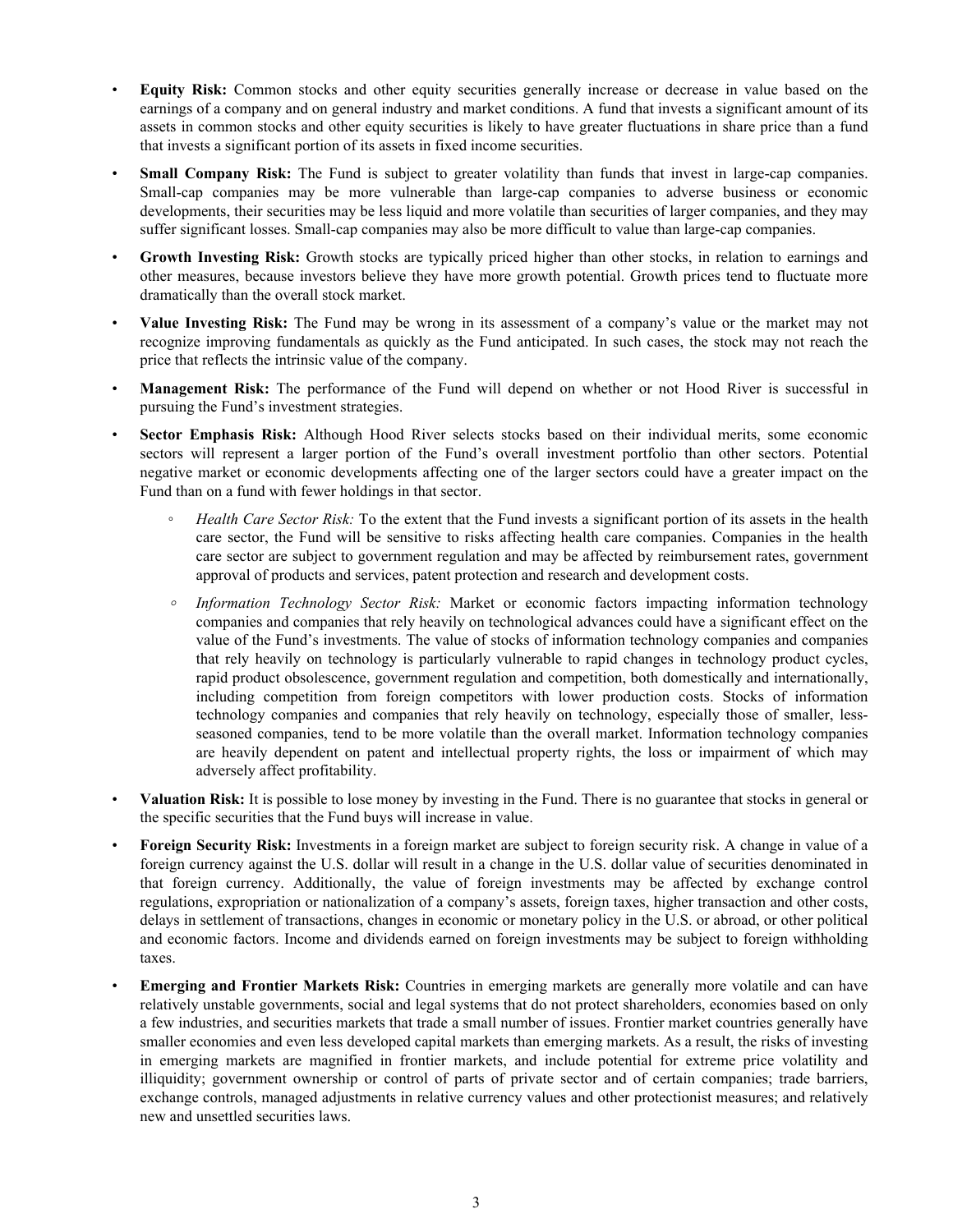- **Foreign Currency Risk:** The Fund may invest in securities or other instruments denominated in non-U.S. currencies. Such investments involve currency risks, including unfavorable currency exchange rate developments and political or governmental intervention in currency trading or valuation. These risks are higher in emerging markets.
- **Geographic Investment Risk:** To the extent the Fund invests a significant portion of its assets in the securities of companies of a single country or region, it is more likely to be impacted by events or conditions affecting that country or region.
	- *Risks Related to Investing in Japan:* The Japanese economy may be subject to considerable degrees of economic, political and social instability, which could have a negative impact on Japanese securities. Since the year 2000, Japan's economic growth rate has remained relatively low and it may remain low in the future. In addition, Japan is subject to the risk of natural disasters, such as earthquakes, volcanoes, typhoons and tsunamis. Additionally, decreasing U.S. imports, new trade regulations, changes in the U.S. dollar exchange rates, a recession in the United States or continued increases in foreclosure rates may have an adverse impact on the economy of Japan. Japan also has few natural resources, and any fluctuation or shortage in the commodity markets could have a negative impact on Japanese securities.
	- *◦ Risks Related to Investing in Europe*: The economies and markets of European countries are often closely connected and interdependent, and events in one country in Europe can have an adverse impact on other European countries. The Fund makes investments in securities of issuers that are domiciled in, or have significant operations in, member countries of the European Union ("EU") that are subject to economic and monetary controls that can adversely affect the Fund's investments. The European financial markets have experienced volatility and adverse trends in recent years and these events have adversely affected the exchange rate of the euro and may continue to significantly affect other European countries. Decreasing imports or exports, changes in governmental or EU regulations on trade, changes in the exchange rate of the euro, the default or threat of default by an EU member country on its sovereign debt, and/or an economic recession in an EU member country may have a significant adverse effect on the economies of EU member countries and their trading partners, including some or all of the European countries in which the Fund invests.

The UK formally exited from the EU on January 31, 2020 (known as "Brexit"). Although the UK and EU have made a trade agreement that was entered into force on May 1, 2021, certain post-EU arrangements were outside the scope of the negotiating mandate and remain unresolved and subject to further negotiation and agreement. There is significant market uncertainty regarding Brexit's ramifications, and the range of possible political, regulatory, economic and market outcomes are difficult to predict. The uncertainty surrounding the UK's economy, and its legal, political, and economic relationship with the remaining member states of the EU, may continue to be a source of instability and cause considerable disruption in securities markets, including increased volatility and illiquidity, as well as currency fluctuations in the British pound's exchange rate against the U.S. dollar.

- **• Depositary Receipts Risk:** The Fund may invest its assets in securities of foreign issuers in the form of ADRs, EDRs, GDRs, and IDRs, which are securities representing securities of foreign issuers. The risk of such depositary receipts includes many of the risks associated with investing directly in foreign securities, such as currency rate fluctuations and political and economic instability.
- **• IPO Risk:** The Fund may purchase securities of companies engaged in IPOs. The price of securities purchased in IPOs can be very volatile. The Fund's investments in IPO shares may include the securities of "unseasoned" companies (companies with less than three years of continuous operations), which present risks considerably greater than common stocks of more established companies. These companies may be involved in new and evolving businesses and may be vulnerable to competition and changes in technology, markets and economic conditions. They may be more dependent on key managers and third parties and may have limited product lines. The effect of IPO investments on the Fund's performance depends on a variety of factors, including the number of IPOs the Fund invests in relative to the size of the Fund, and whether and to what extent a security purchased in an IPO appreciates or depreciates in value. When the Fund's asset base is small, a significant portion of the Fund's performance could be attributable to investments in IPOs because such investments would have a magnified impact on the Fund. As the Fund's assets grow, the effect of the Fund's investments in IPOs on the Fund's performance probably will decline, which could reduce the Fund's performance.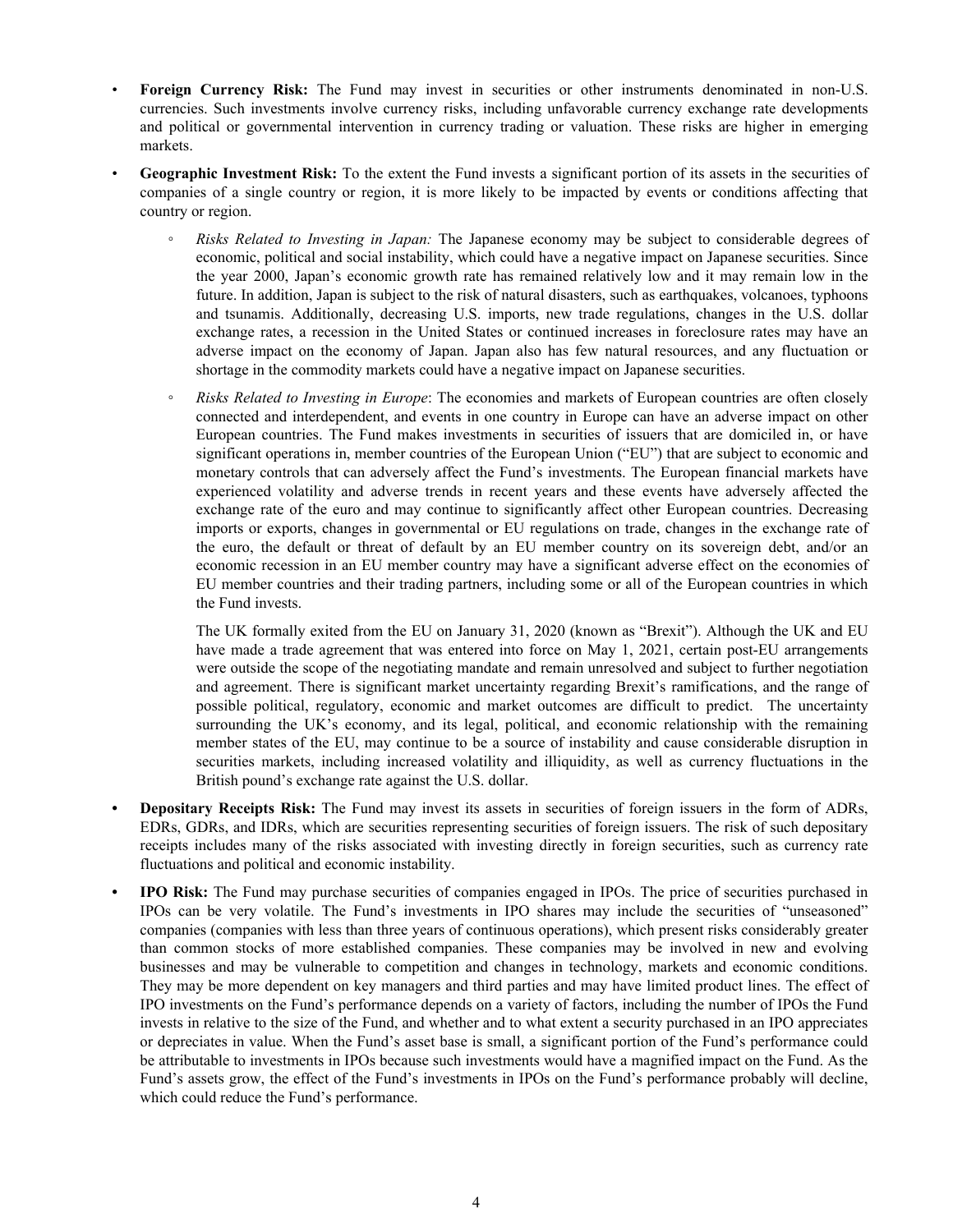- <span id="page-7-0"></span>**• REIT Investment Risk:** Investments in REITs involve unique risks. REITs may have limited financial resources, may trade less frequently and in limited volume, and may be more volatile than other securities. REITs may be affected by changes in the value of their underlying properties or mortgages or by defaults by their borrowers or tenants. Furthermore, these entities depend upon specialized management skills, have limited diversification and are, therefore, subject to risks inherent in financing a limited number of projects. In addition, the performance of a REIT may be affected by changes in the tax laws or by its failure to qualify for tax-free pass-through of income.
- *•* **Preferred Securities Risk:** Preferred securities may pay fixed or adjustable rates of return and are subject to many of the risks associated with debt securities (*e.g.*, interest rate risk, call risk and extension risk). In addition, preferred securities are subject to issuer-specific and market risks applicable generally to equity securities. Because many preferred securities allow the issuer to convert their preferred security into common stock, preferred securities are often sensitive to declining common stock values. A company's preferred securities generally pay dividends only after the company makes required payments to holders of its bonds and other debt. For this reason, the value of preferred securities will usually react more strongly than bonds and other debt to actual or perceived changes in the company's financial condition or prospects. Preferred securities of smaller companies may be more vulnerable to adverse developments than preferred stock of larger companies.
- **• Cybersecurity Risk:** With the increased use of technologies such as the Internet to conduct business, the Fund is susceptible to operational, information security, and related risks. Cyber incidents affecting the Fund or its service providers may cause disruptions and impact business operations, potentially resulting in financial losses, interference with the Fund's ability to calculate its net asset value ("NAV"), impediments to trading, the inability of shareholders to transact business, violations of applicable privacy and other laws, regulatory fines, penalties, reputational damage, reimbursement or other compensation costs, or additional compliance costs.
- *•* **Portfolio Turnover Risk:** The Fund periodically engages in active and frequent trading, resulting in high portfolio turnover. The higher the Fund's portfolio turnover rate in a year, the greater the trading costs and the greater the chance of a shareholder receiving distributions of taxable gains in the year.
- **Liquidity Risk:** Certain securities may be difficult or impossible to sell at the time and the price that the Fund would like. Securities of small-cap companies may trade less frequently and in smaller volumes than more widely held securities. The values of these securities may fluctuate more sharply than those of other securities, and the Fund may experience some difficulty in establishing or closing out positions in these securities at prevailing market prices.
- **• Other Investment Companies Risk:** You will indirectly bear fees and expenses charged by underlying investment companies in addition to the Fund's direct fees and expenses. As a result, your cost of investing in the Fund will be higher than the cost of investing directly in the underlying investment company shares.
- **ETF Risk:** When the Fund invests in ETFs, it will bear additional expenses based on its pro rata share of the ETF's operating expenses, including the potential duplication of management fees. The risk of owning an ETF generally reflects the risks of owning the underlying investments the ETF holds. The Fund also will incur brokerage costs when it purchases and sells ETFs. ETFs may trade at a discount or premium to net asset value.
- **New Fund Risk:** As a new fund, there can be no assurance that the Fund will grow or maintain an economically viable size.
- **Operational Risk:** Operational risks include human error, changes in personnel, system changes, faults in communication, and failures in systems, technology, or processes. Various operational events or circumstances are outside the Adviser's control, including instances at third parties. The Fund and the Adviser seek to reduce these operational risks through controls and procedures. However, these measures do not address every possible risk and may be inadequate to address these risks.

#### *PERFORMANCE INFORMATION*

The Fund is new and therefore does not have a performance history for a full calendar year. In the future, performance information for the Fund will be presented in this section. Updated performance information is also available on the Fund's website at www.hoodrivercapital.com or by calling (800) 497-2960.

#### *INVESTMENT ADVISER*

Hood River Capital Management LLC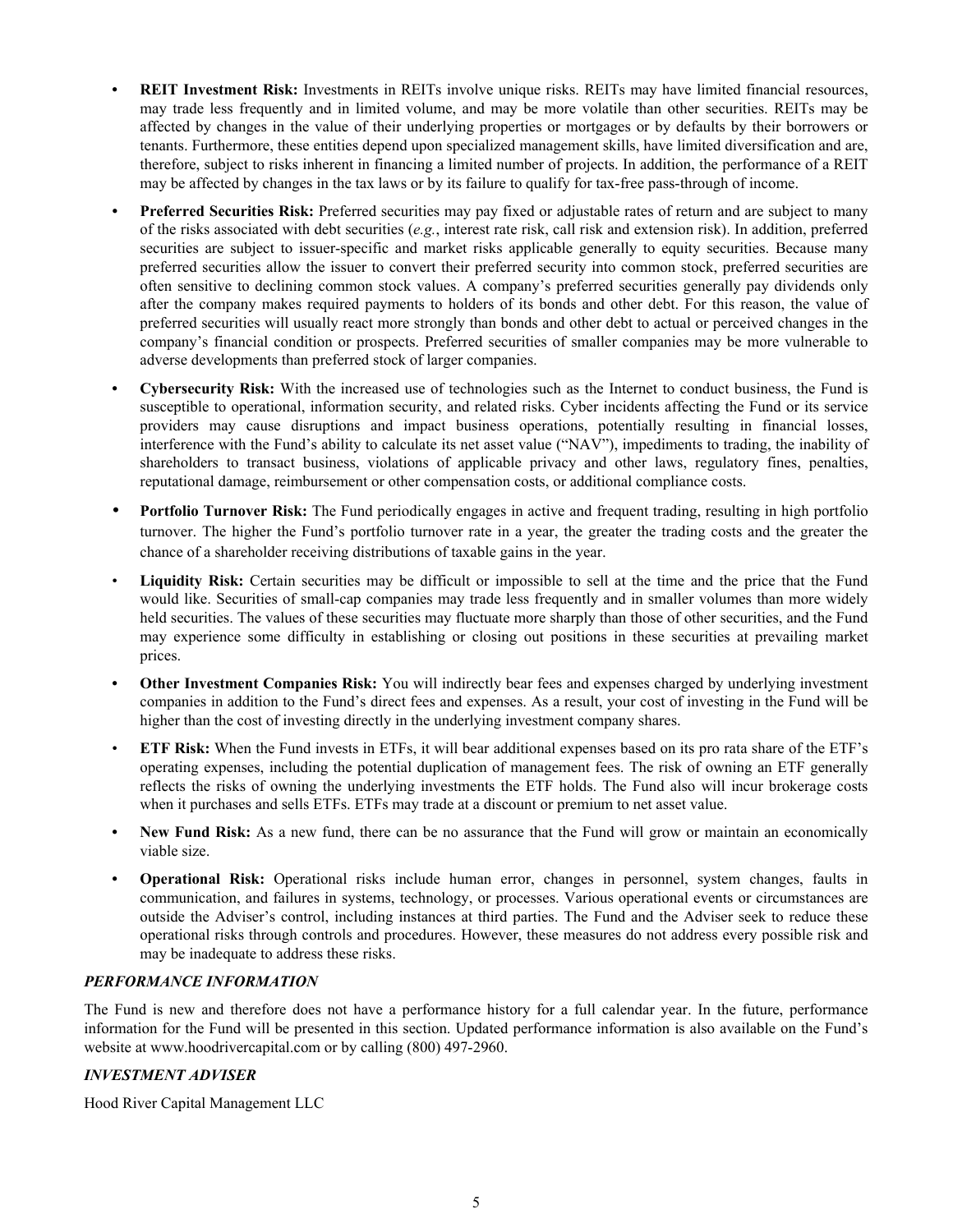#### <span id="page-8-0"></span>*PORTFOLIO MANAGERS*

#### **Brian P. Smoluch,** CFA

Portfolio Manager of the Fund, is responsible for the day-to-day management of the Fund's portfolio and has managed the Fund since September 2021.

**David G. Swank,** CFA

Portfolio Manager of the Fund, is responsible for the day-to-day management of the Fund's portfolio and has managed the Fund since September 2021.

**Lance Cannon,** CFA Portfolio Manager of the Fund, is responsible for the day-to-day management of the Fund's portfolio and has managed the Fund since September 2021.

#### **Rohan Kumar**

Portfolio Manager of the Fund, is responsible for the day-to-day management of the Fund's portfolio and has managed the Fund since September 2021.

#### *PURCHASE AND SALE OF FUND SHARES*

The minimum initial investment for Institutional Shares of the Fund is \$25,000 and the minimum initial investment for Investor Shares of the Fund is \$1,000. There is no minimum initial investment for Retirement Shares of the Fund. Additional investments may be made in any amount. Investor Shares and Retirement Shares are not currently offered for sale. The Adviser may reduce or waive the minimum.

A shareholder may sell (redeem) shares on any Business Day. Shares may be redeemed in one of the following ways:

#### **By Regular Mail- Send A Written Request To:**

Hood River International Opportunity Fund c/o U.S. Bank Global Fund Services 615 East Michigan Street, 3<sup>rd</sup> Floor Milwaukee, WI 53202

**By Wire:** Call the Fund at (800) 497-2960

#### *TAX INFORMATION*

The Fund's distributions will be taxed as ordinary income or capital gains, unless you are investing through a tax-deferred arrangement, such as a 401(k) plan or an individual retirement account ("IRA"). You may be taxed later upon withdrawal of monies from such tax-deferred or other tax-advantaged arrangements.

#### *PAYMENTS TO BROKER-DEALERS AND OTHER FINANCIAL INTERMEDIARIES*

If you purchase Fund shares through a broker-dealer or other financial intermediary (such as a bank), the Fund, the Adviser and their related companies may pay the intermediary for the sale of Fund shares and related services. These payments may create conflicts of interest by influencing the broker-dealer or other intermediary and your salesperson to recommend the Fund over another investment. Ask your salesperson or visit your financial intermediary's website for more information.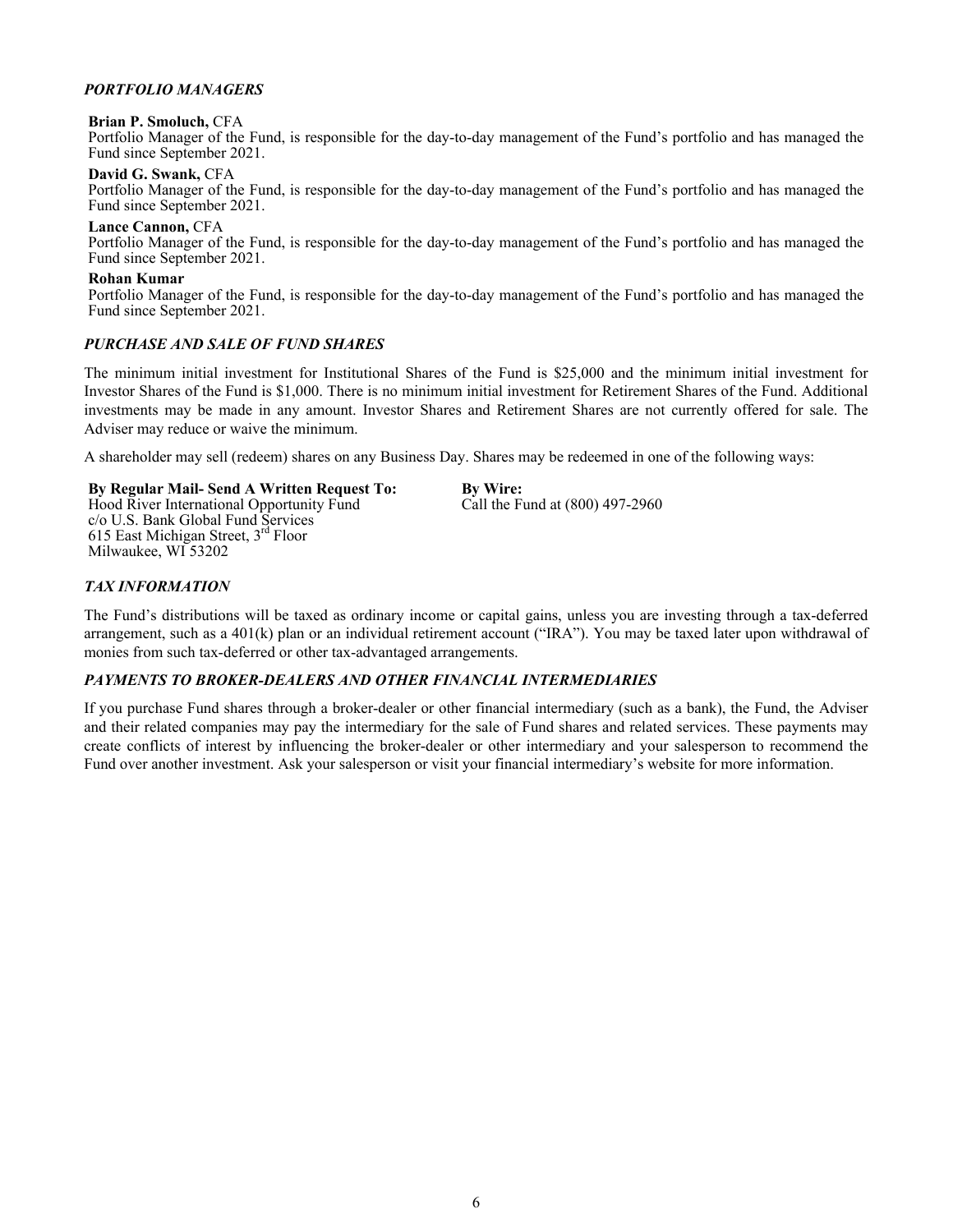# <span id="page-9-0"></span>**ADDITIONAL INFORMATION ABOUT THE FUND**

### *INVESTMENT OBJECTIVE*

The Fund seeks long-term growth of capital. The Fund's investment objective may be changed without the approval of the Fund's shareholders upon Board approval and 60 days' prior written notice to shareholders.

#### *ADDITIONAL INFORMATION ABOUT PRINCIPAL INVESTMENT STRATEGIES*

The Fund will invest primarily in common stocks and other equity securities of small-capitalization companies that are located in non-U.S. developed or emerging markets countries. Equity securities in which the Fund invests includes common stock, preferred stock, REITs, rights, and warrants. Preferred stock generally refers to a unit of ownership in a company (like common stock) that has preference over common stock in the payment of dividends and in the event of a company's liquidation. Unlike common stocks, preferred stocks are generally not entitled to vote on corporate matters. A right is a privilege granted to existing shareholders of a corporation to subscribe to shares of a new issue of common stock before it is issued. Warrants are securities that are usually issued together with a debt security or preferred stock and that give the holder the right to buy proportionate amount of common stock at a specified price.

In selecting securities for the Fund, Hood River seeks to invest in common stocks that are judged by Hood River to have strong growth characteristics or to be undervalued in the marketplace relative to underlying profitability. Under normal market conditions, the Fund will invest in issuers located in at least ten of the countries included in the Morgan Stanley Capital International (MSCI) AC (All Country) World Index ex USA Small Cap Index.

The Fund may invest a significant portion of its assets (up to 50% under normal market conditions) at the time of purchase in securities of companies located in emerging markets countries. Emerging markets are those countries designated by the MSCI Emerging Markets Index. The Fund may also invest in pre-emerging markets, also known as frontier markets. The Fund may invest a large portion of its assets in a particular region or market, including Japan and European countries.

In selecting securities, the research process utilized by Hood River begins by screening a universe of stocks with market capitalizations of generally less than \$5 billion which exhibit strong growth characteristics and attractive valuation relative to underlying profitability. In order to identify companies with such attributes, Hood River conducts fundamental analysis through discussions with management, customers, suppliers, competitors, and industry experts to forecast financial metrics for a potential investment target. The Fund's portfolio will consist of companies for which Hood River has conviction in its own proprietary estimates and believes that they are significantly higher than consensus estimates.

The Fund is expected to maintain a portfolio of approximately 80-85 stocks, which is constructed with the overall goal of mitigating both issuer-specific and portfolio risk. Idiosyncratic risk is reduced by obtaining several independent data points that support Hood River's financial model. Portfolio risk is addressed through position and sector sizing limits. The Fund is expected to have significant exposure to the health care and information technology sectors. However, the actual amount of the portfolio holdings may vary due to market conditions.

The frequency of Fund transactions and the Fund's turnover rate will vary from year to year depending on the market. A higher turnover rate increases transaction costs (*i.e.*, brokerage commissions) and may create adverse tax consequences for the Fund's shareholders. With frequent trading activity, a greater proportion of any distributions paid out by the Fund will be characterized as short-term capital gain, which is taxed at higher rates than long-term capital gains and which may decrease your after-tax return. Such factors may have the effect of lowering the Fund's NAV and overall Fund performance.

The Fund may also invest in ADRs, GDRs, EDRs, and IDRs. The Fund may also invest in preferred stock, REITs, rights, and warrants. The Fund may purchase securities of companies engaged in IPOs.

The Fund may invest in the securities of other investment companies, including ETFs, to the extent permitted by the 1940 Act and the rules thereunder. As a shareholder in an investment company, the Fund would bear its pro rata portion of the investment company's expenses, including advisory fees, in addition to its own expenses. Although the 1940 Act restricts investments by registered investment companies in the securities of other investment companies, including ETFs, registered investment companies are permitted to invest in investment companies, including ETFs, beyond the limits set forth in Section  $12(d)(1)$  of the 1940 Act in reliance on Rule  $12(d)(1)$ -4 which imposes limits on control and voting on investing funds, among other requirements.

At the time of purchase, individual stock holdings may represent up to 5% of the Fund's total assets. However, due to market price fluctuations, individual stock holdings may exceed 5% of the Fund's total assets. The Fund may overweight or underweight certain industries and sectors as compared to its benchmark index, the MSCI ACWI ex USA Small Cap Index, based on Hood River's opinion of the relative attractiveness of companies within those industries and sectors. The Fund may not invest in more than 10% of the outstanding voting shares of a company.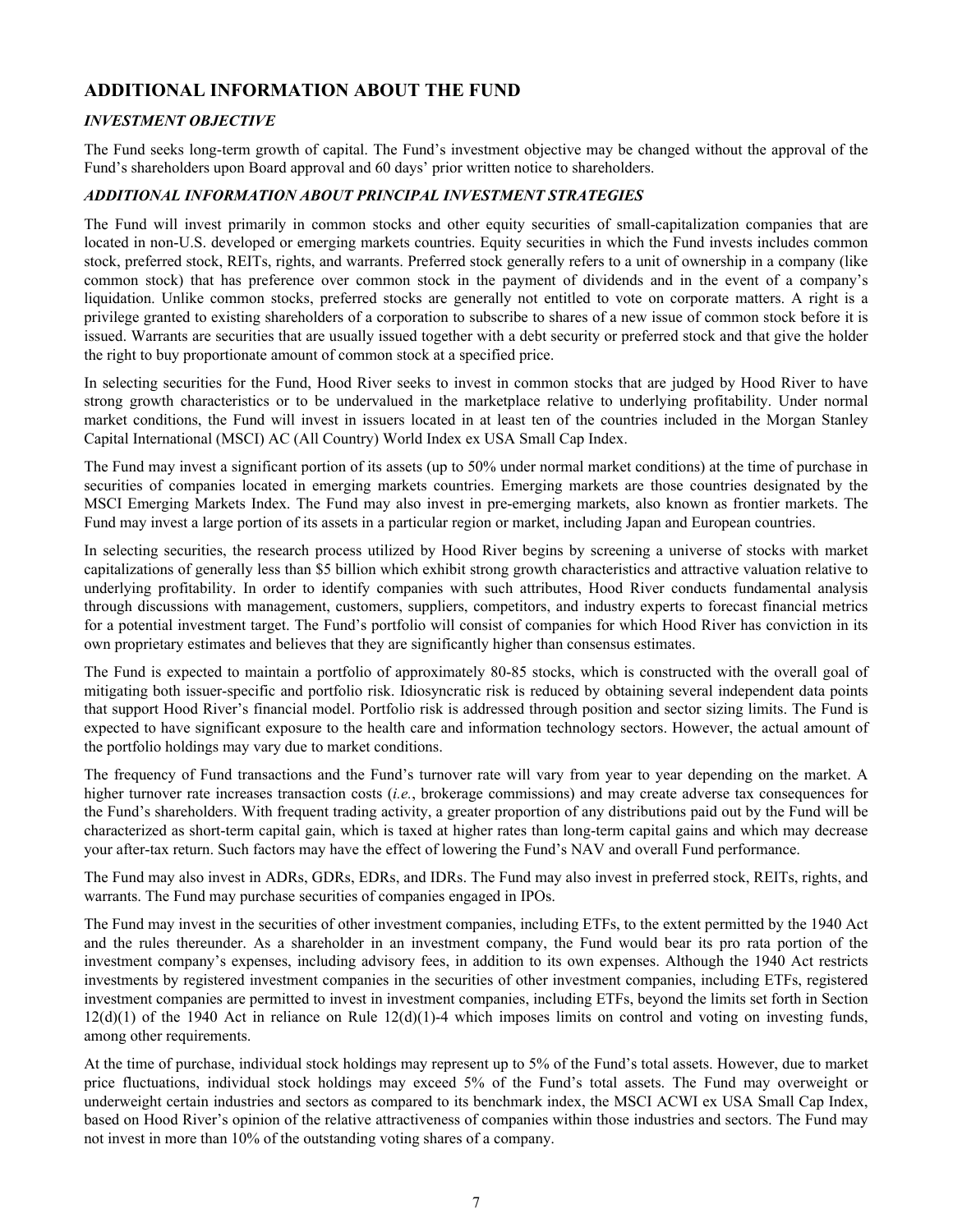<span id="page-10-0"></span>In order to respond to adverse market, economic, political or other conditions, the Fund may assume a temporary defensive position and invest without limit in commercial paper and other money market instruments that are rated investment grade by a nationally recognized statistical rating organization, or determined by Hood River to be of comparable quality. The result of this action may be that the Fund will be unable to achieve its investment objective.

The Fund also may use other strategies and engage in other investment practices, which are more fully described in the Statement of Additional Information ("SAI").

#### *ADDITIONAL PRINCIPAL RISK INFORMATION*

The following is a list of certain principal risks that may apply to your investment in the Fund. Further information about investment risks is available in the Fund's SAI.

• **General Market Risk; Recent Market Events***.* The market value of a security may move up or down, sometimes rapidly and unpredictably. These fluctuations may cause a security to be worth less than the price originally paid for it, or less than it was worth at an earlier time. Market risk may affect a single issuer, industry, sector of the economy or the market as a whole. U.S. and international markets have experienced volatility in recent months and years due to a number of economic, political and global macro factors, including the impact of the coronavirus (COVID-19) global pandemic, which resulted in a public health crisis, business interruptions, growth concerns in the U.S. and overseas, travel restrictions, changed social behaviors, rising inflation and reduced consumer spending. While several countries, including the U.S., have begun to lift public health restrictions in efforts to reopen their respective economies, the outbreak of the Delta variant has led to the renewal of health mandates by local governments and businesses, reduced hiring efforts by employers, event cancellations and additional travel restrictions, supply chain shortages, cessation of return-to-office plans and an overall economic slowdown. While U.S. and global economies are recovering from the effects of COVID-19, the recovery is proceeding at slower than expected rates and may last for a prolonged period of time. Uncertainties regarding interest rates, political events, rising government debt in the U.S. and trade tensions have also contributed to market volatility.

Global economies and financial markets are increasingly interconnected, which increases the possibility that conditions in one country or region might adversely impact issuers in a different country or region. In particular, a rise in protectionist trade policies, slowing global economic growth, risks associated with epidemic and pandemic diseases, risks associated with the United Kingdom's departure from the European Union, the risk of trade disputes, and the possibility of changes to some international trade agreements, could affect the economies of many nations, including the United States, in ways that cannot necessarily be foreseen at the present time. Continuing market volatility as a result of recent market conditions or other events may have adverse effects on your account. The Adviser will monitor developments and seek to manage the Fund in a manner consistent with achieving the Fund's investment objective, but there can be no assurance that it will be successful in doing so.

- **Equity Risk:** The Fund's equity investments may involve substantial risks and may be subject to wide and sudden fluctuations in market value, with a resulting fluctuation in the amount of profits and losses. Equity prices are directly affected by issuer-specific events, as well as general market conditions. Equity investments are subordinate to the claims of an issuer's creditors and, to the extent such securities are common securities, preferred stockholders. Dividends customarily paid to equity holders can be suspended or cancelled at any time. In addition, in many countries, investing in common stocks is subject to heightened regulatory and self-regulatory scrutiny as compared to investing in debt or other financial instruments. For the foregoing reasons, investments in equity securities can be highly speculative and carry a substantial risk of loss of principal.
- **• Small Company Risk:** Companies in which the Fund invests may be more vulnerable than larger companies to adverse business or economic developments. Small-cap companies may also have limited product lines, markets, or financial resources, may be dependent on relatively small or inexperienced management groups, and may operate in industries characterized by rapid technological obsolescence. Securities of such companies may be less liquid, more volatile and more difficult to value than securities of larger companies and therefore may involve greater risk than investing in larger companies.
- **Growth Investing Risk:** An investment in a growth-oriented fund may be more volatile than the rest of the U.S. market as a whole. If the investment adviser's assessment of a company's prospects for earnings growth or how other investors will value the company's earnings growth is incorrect, the process of the stock may fail to reach the value that the adviser has placed on it. Growth stock prices tend to fluctuate more dramatically than the overall stock market.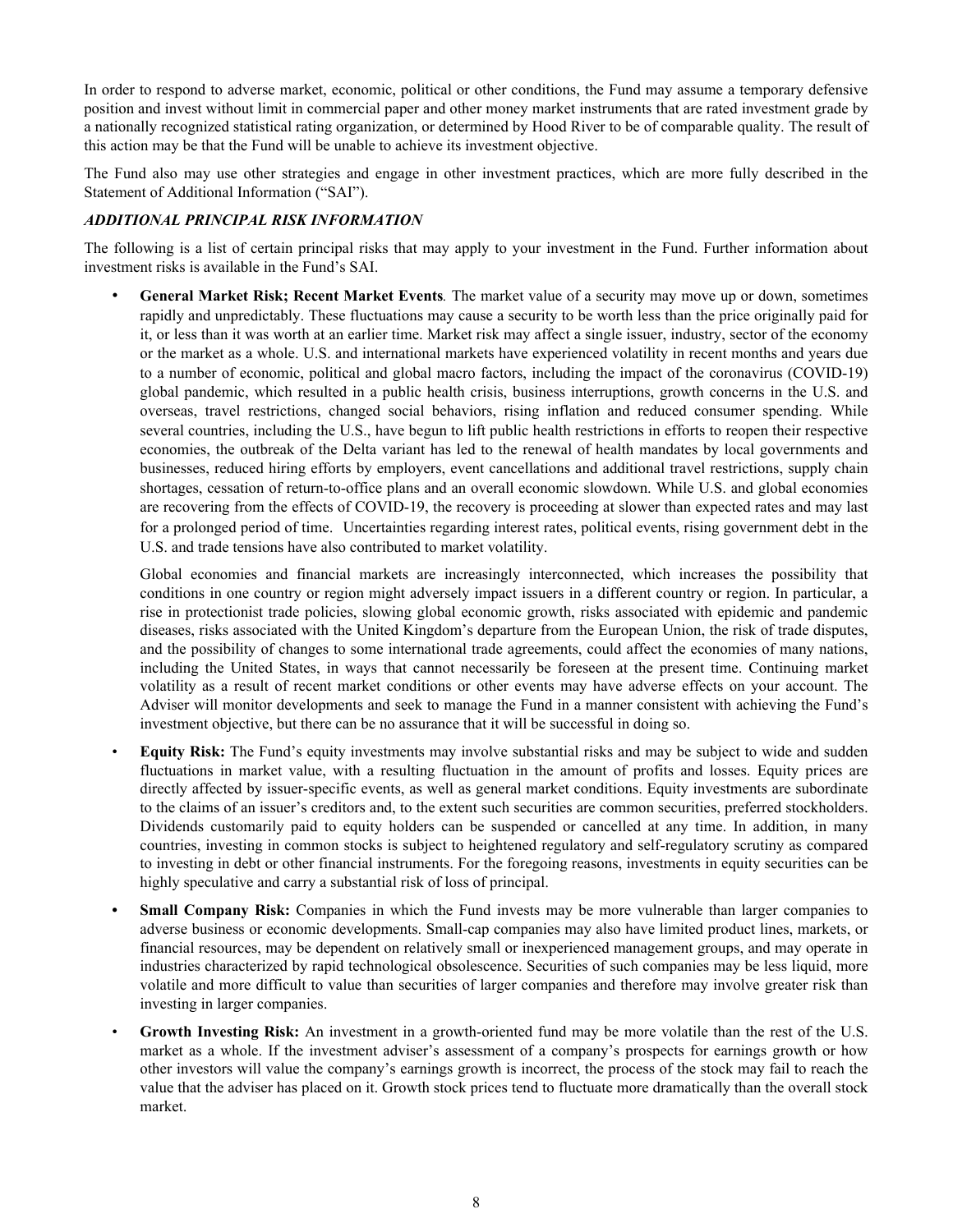- **Value Investing Risk:** The Fund may be wrong in its assessment of a company's value or the market may not recognize improving fundamentals as quickly as the Fund anticipated. In such cases, the stock may not reach the price that reflects the intrinsic value of the company. There are periods when the value investing style falls out of favor with investors and in such periods the Fund may not perform as well as other mutual funds investing in common stocks.
- **Management Risk:** The Fund relies on the Adviser's ability to pursue the Fund's investment objective. The ability of the Fund to meet its investment objective is directly related to the Adviser's investment strategies for the Fund. The value of your investment in the Fund may vary with the effectiveness of the Adviser's research, analysis and asset allocation among portfolio securities. If the Adviser's investment strategies do not produce the expected results, your investment could be diminished or even lost.
- **• Sector Emphasis Risk:** Although Hood River selects stocks based on their individual merits, some economic sectors will represent a larger portion of the Fund's overall investment portfolio than other sectors. Potential negative market or economic developments affecting one of the larger sectors could have a greater impact on the Fund than on a fund with fewer holdings in that sector.
	- *Health Care Sector Risk:* To the extent that the Fund invests a significant portion of its assets in the health care sector, the Fund will be sensitive to risks affecting health care companies. Companies in the health care sector are subject to government regulation and may be affected by reimbursement rates, government approval of products and services, patent protection and research and development costs.
	- *◦ Information Technology Sector Risk:* Market or economic factors impacting information technology companies and companies that rely heavily on technological advances could have a significant effect on the value of the Fund's investments. The value of stocks of information technology companies and companies that rely heavily on technology is particularly vulnerable to rapid changes in technology product cycles, rapid product obsolescence, government regulation and competition, both domestically and internationally, including competition from foreign competitors with lower production costs. Stocks of information technology companies and companies that rely heavily on technology, especially those of smaller, lessseasoned companies, tend to be more volatile than the overall market. Information technology companies are heavily dependent on patent and intellectual property rights, the loss or impairment of which may adversely affect profitability.
- **Valuation Risk:** The sale price a Fund could receive for any particular portfolio investment may differ from the Fund's valuation of the investment, particularly for securities that trade in thin or volatile markets or that are valued using a fair value methodology. Investors who purchase or redeem Fund shares on days when a Fund is holding fairvalued securities may receive fewer or more shares or lower or higher redemption proceeds than they would have received if the Fund had not fair-valued the security or had used a different valuation methodology. When pricing foreign equity securities, the Fund will generally use an evaluated adjustment factor provided by a fair value pricing service and the prices of such securities, as modified by the adjustment factor, may be different from the prices of which such securities are actually bought and sold.
- **Foreign Security Risk:** Foreign securities investments present a number of economic, financial and political considerations not typically associated with investments in domestic securities that could unfavorably affect your account's performance. Currency exchange rates and regulations may cause fluctuation in the value of foreign securities. The Fund's income from foreign issuers may be subject to non-U.S. withholding taxes. The Fund may also be subject to taxes on trading profits or on transfer of securities in some countries. The costs of buying and selling foreign securities, including brokerage, tax and custody costs are generally higher than those for domestic transactions. Foreign securities are subject to different regulatory environments than in the United States and, compared to the United States, there may be a lack of uniform accounting, auditing and financial reporting standards, less volume and liquidity and more volatility, less public information, and less regulation of foreign issuers. Countries have been known to expropriate or nationalize assets, and foreign investments may be subject to political, financial or social instability or adverse diplomatic developments. There may be difficulties in obtaining service of process on foreign issuers and difficulties in enforcing judgments with respect to claims under U.S. securities laws against such issuers. Favorable or unfavorable differences between U.S. and foreign economies could affect foreign securities values. The U.S. Government has, in the past, discouraged certain foreign investments by U.S. investors through taxation or other restrictions and it is possible that such restrictions could be imposed again.
- **Emerging and Frontier Markets Risk:** In addition to developed markets, the Fund may invest in emerging and frontier markets. In addition to the risks of foreign securities in general, countries in emerging and frontier markets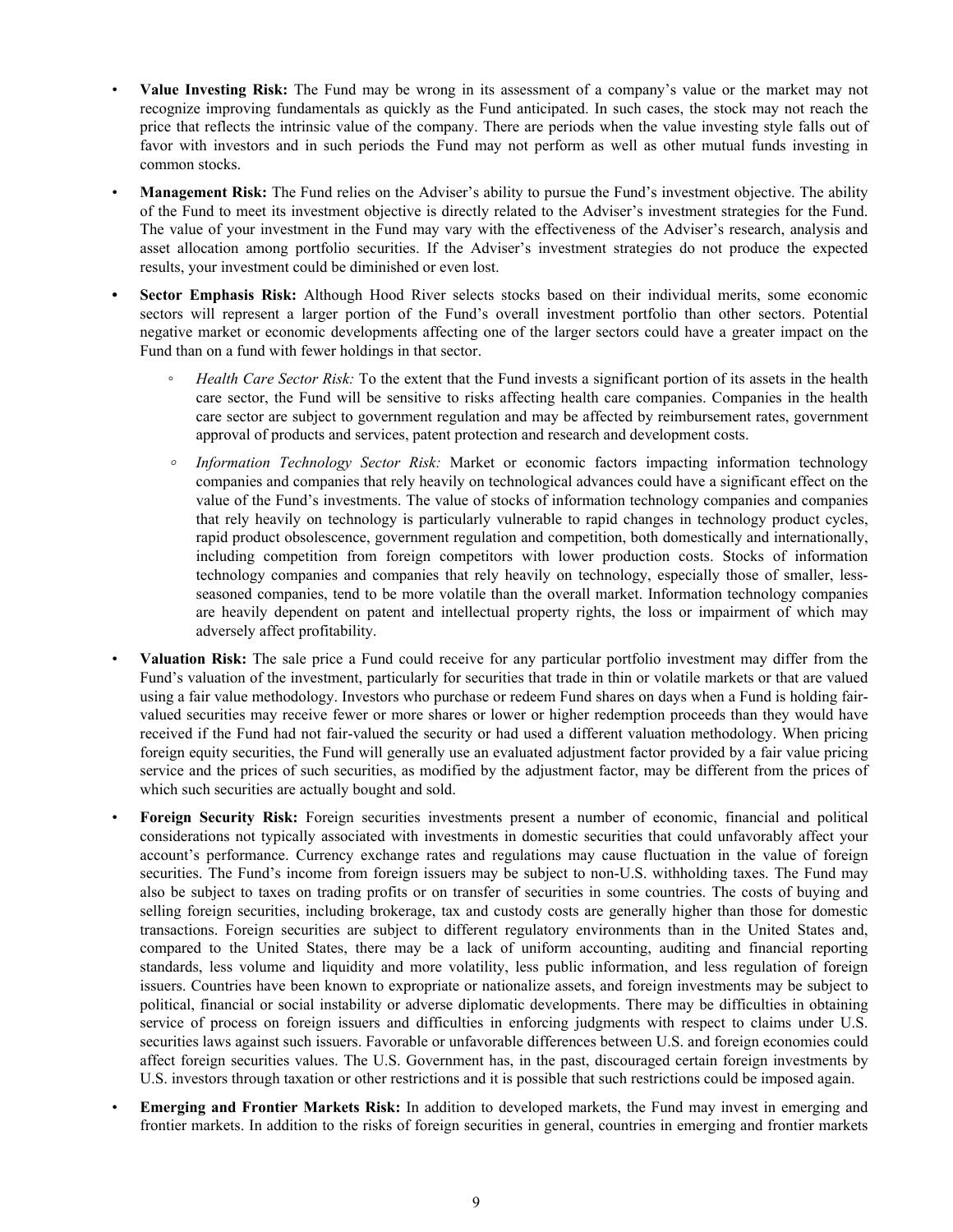are generally more volatile and can have relatively unstable governments, social and legal systems that do not protect shareholders, economies based on only a few industries and securities markets that trade a small number of issues. Taxation, restrictions on foreign investment and on currency convertibility and repatriation, currency fluctuations and other developments in laws and regulations of emerging and frontier markets could result in loss to a Fund. Frontier market countries generally have smaller economies and even less developed capital markets than emerging markets. As a result, the risks of investing in emerging markets are magnified in frontier markets, and include potential for extreme price volatility and illiquidity; government ownership or control of parts of private sector and of certain companies; trade barriers, exchange controls, managed adjustments in relative currency values and other protectionist measures; and relatively new and unsettled securities laws.

- **Foreign Currency Risk:** The Fund may invest in securities or other instruments denominated in non-U.S. currencies. Such investments involve currency risks, including unfavorable currency exchange rate developments and political or governmental intervention in currency trading or valuation. These risks are higher in emerging markets. Because the Fund will determine its net asset value ("NAV") in U.S. dollars, with respect to trading on non-U.S. markets, it is subject to the risk of fluctuation in the exchange rate between the local currency and dollars and to the possibility of exchange controls.
- **Geographic Investment Risk:** To the extent that the Fund invests a significant portion of its assets in the securities of companies of a single country or region, it is more likely to be impacted by events or conditions affecting that country or region. For example, political and economic conditions and changes in regulatory, tax, or economic policy in a country could significantly affect the market in that country and in surrounding or related countries and have a negative impact on the Fund's performance. Currency developments or restrictions, political and social instability, and changing economic conditions have resulted in significant market volatility.
	- *Risks Related to Investing in Japan:* The Japanese economy may be subject to considerable degrees of economic, political and social instability, which could have a negative impact on Japanese securities. Since the year 2000, Japan's economic growth rate has remained relatively low and it may remain low in the future. In addition, Japan is subject to the risk of natural disasters, such as earthquakes, volcanoes, typhoons and tsunamis. Additionally, decreasing U.S. imports, new trade regulations, changes in the U.S. dollar exchange rates, a recession in the United States or continued increases in foreclosure rates may have an adverse impact on the economy of Japan. Japan also has few natural resources, and any fluctuation or shortage in the commodity markets could have a negative impact on Japanese securities.
	- *◦ Risks Related to Investing in Europe:* The economies of Europe are highly dependent on each other, both as key trading partners and as in many cases as fellow members maintaining the euro. Reduction in trading activity among European countries may cause an adverse impact on each nation's individual economies. European countries that are part of the Economic and Monetary Union of the EU are required to comply with restrictions on inflation rates, deficits, interest rates, debt levels, and fiscal and monetary controls, each of which may significantly affect every country in Europe. Decreasing imports or exports, changes in governmental or EU regulations on trade, changes in the exchange rate of the euro, the default or threat of default by an EU member country on its sovereign debt, and recessions in an EU member country may have a significant adverse effect on the economies of EU member countries and their trading partners.

The European financial markets have experienced volatility and adverse trends due to concerns about rising government debt levels in many European countries, which have grown in the past year as governments borrowed to combat the toll of the COVID-19 pandemic on world economies. These events have adversely affected the exchange rate of the euro. For some countries, the ability to repay sovereign debt is in question, and default is possible, which could affect their ability to borrow in the future. There is the possibility of contagion that could occur if one country defaults on its debt, and that a default in one country could trigger declines and possible additional defaults in other countries in the region.

Responses to the financial problems by European governments, central banks and others, including austerity measures and reforms, may not work, may result in social unrest and may limit future growth and economic recovery or have other unintended consequences. Further defaults or restructurings by governments and other entities of their debt could have additional adverse effects on economies, financial markets, and asset valuations around the world. In addition, one or more countries may abandon the euro, the common currency of the EU, and/or withdraw from the EU alongside the UK, as discussed below. The impact of these actions, especially if they occur in a disorderly fashion, is not clear but could be significant and far-reaching.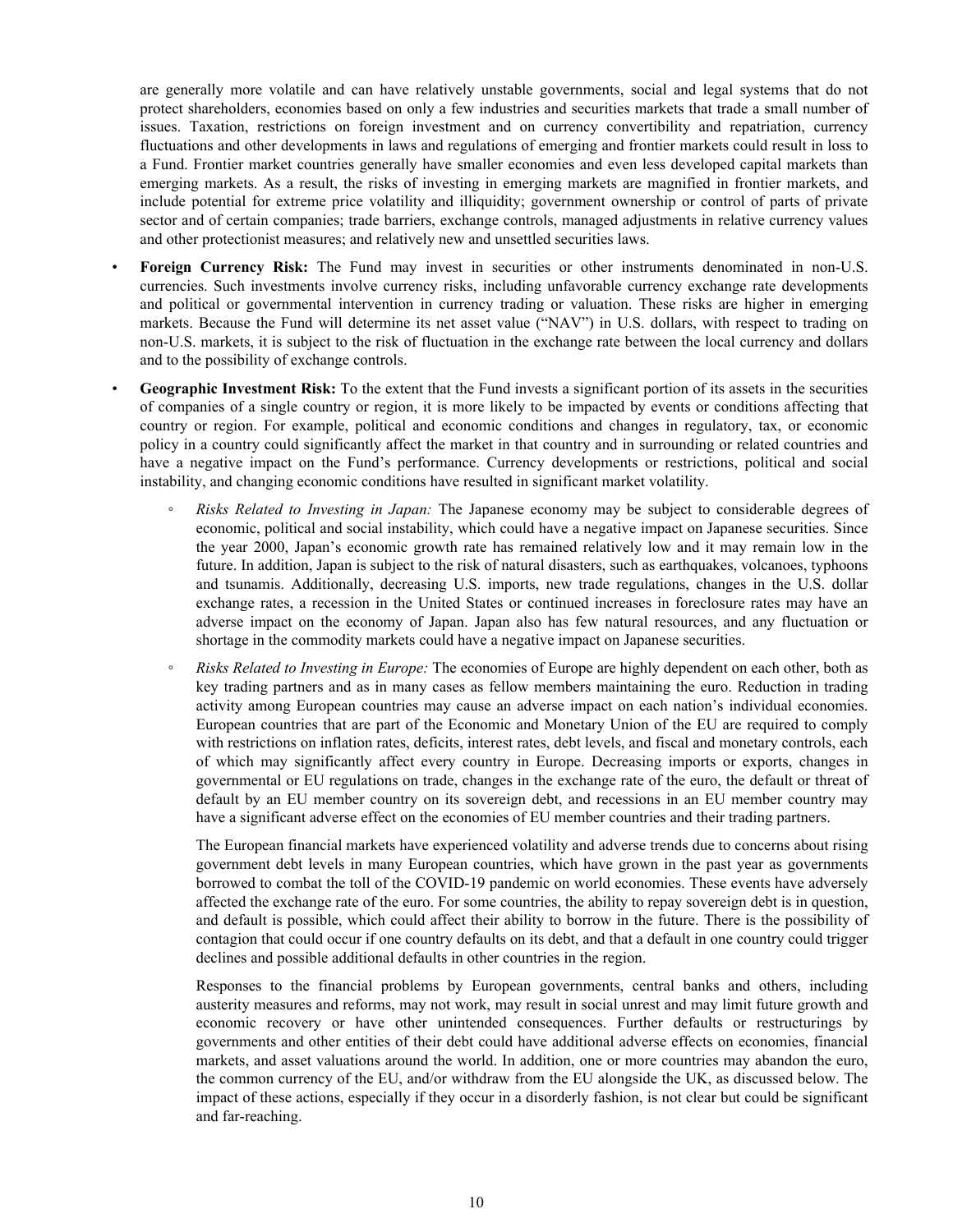The UK formally exited from the EU on January 31, 2020 (known as "Brexit"). Although the UK and EU have made a trade agreement that was entered into force on May 1, 2021, certain post-EU arrangements were outside the scope of the negotiating mandate and remain unresolved and subject to further negotiation and agreement. There is significant market uncertainty regarding Brexit's ramifications, and the range of possible political, regulatory, economic and market outcomes are difficult to predict. The uncertainty surrounding the UK's economy, and its legal, political, and economic relationship with the remaining member states of the EU, may continue to be a source of instability and cause considerable disruption in securities markets, including increased volatility and illiquidity, as well as currency fluctuations in the British pound's exchange rate against the U.S. dollar.

- **Depositary Receipts Risk:** The Fund may invest in ADRs, EDRs, GDRs and IDRs, which are securities representing securities of foreign issuers. Generally, ADRs are denominated in U.S. dollars and are designed for use in the U.S. securities markets. EDRs and GDRs represent a bank certificate issued in more than one country for shares in a foreign company. An IDR is issued by a depository bank representing ownership of stock of a foreign company held by the bank in trust. Depositary receipts are receipts typically issued by a U.S. bank or trust company evidencing ownership of the underlying securities issued by a foreign corporation. The Fund intends to purchase "sponsored" ADRs, which are ADRs that are issued jointly by the issuer of the underlying security and a depository. Depositary receipts may result in a withholding tax by the foreign country of source which will have the effect of reducing the income distributable to shareholders. For purposes of the Fund's investment policies, depositary receipts are deemed to have the same classification as the underlying securities they represent. For example, a depositary receipt representing ownership of common stock will be treated as common stock.
- **IPO Risk:** The Fund may purchase securities of companies engaged in IPOs. The price of securities purchased in IPOs can be very volatile. The Fund's investments in IPO shares may include the securities of "unseasoned" companies (companies with less than three years of continuous operations), which present risks considerably greater than common stocks of more established companies. These companies may be involved in new and evolving businesses and may be vulnerable to competition and changes in technology, markets and economic conditions. They may be more dependent on key managers and third parties and may have limited product lines. The effect of IPO investments on the Fund's performance depends on a variety of factors, including the number of IPOs the Fund invests in relative to the size of the Fund, and whether and to what extent a security purchased in an IPO appreciates or depreciates in value. When the Fund's asset base is small, a significant portion of the Fund's performance could be attributable to investments in IPOs because such investments would have a magnified impact on the Fund. As the Fund's assets grow, the effect of the Fund's investments in IPOs on the Fund's performance probably will decline, which could reduce the Fund's performance.
- **• REIT Investment Risk:** Investments in REITs involve unique risks. REITs may have limited financial resources, may trade less frequently and in limited volume, and may be more volatile than other securities. In addition, to the extent the Fund holds interests in REITs, it is expected that investors in the Fund will bear two layers of asset-based management fees and expenses (directly at the Fund level and indirectly at the REIT level). The risks of investing in REITs include certain risks associated with the direct ownership of real estate and the real estate industry in general. These include risks related to general, regional and local economic conditions; fluctuations in interest rates and property tax rates; shifts in zoning laws, environmental regulations and other governmental action such as the exercise of eminent domain; cash flow dependency; increased operating expenses; lack of availability of mortgage funds; losses due to natural disasters; overbuilding; losses due to casualty or condemnation; changes in property values and rental rates; and other factors.

In addition to these risks, residential/diversified REITs and commercial equity REITs may be affected by changes in the value of the underlying property owned by the trusts, while mortgage REITs may be affected by the quality of any credit extended. Further, REITs are dependent upon management skills and generally may not be diversified. REITs are also subject to heavy cash flow dependency, defaults by borrowers and self-liquidation. In addition, REITs could possibly fail to qualify for the beneficial tax treatment available to REITs under the U.S. Internal Revenue Code of 1986, as amended (the "Code"), or to maintain their exemptions from registration under the Investment Company Act of 1940, as amended (the "1940 Act"). The Fund expects that dividends received from a REIT and distributed to Fund shareholders generally will be taxable to the shareholder as ordinary income. The above factors may also adversely affect a borrower's or a lessee's ability to meet its obligations to the REIT. In the event of a default by a borrower or lessee, the REIT may experience delays in enforcing its rights as a mortgagee or lessor and may incur substantial costs associated with protecting investments.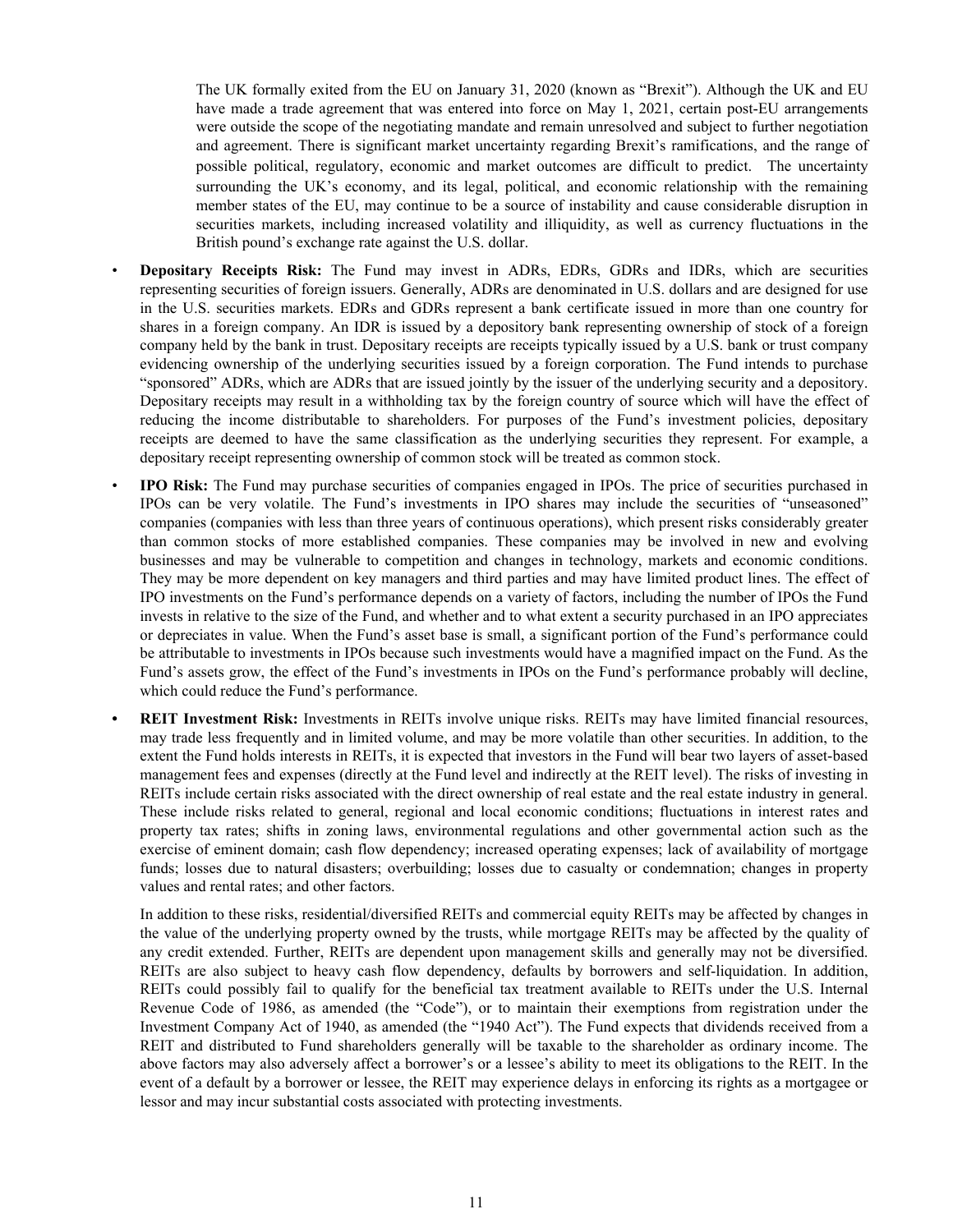- *•* **Preferred Securities Risk.** Preferred securities may pay fixed or adjustable rates of return and are subject to many of the risks associated with debt securities (*e.g.*, interest rate risk, call risk and extension risk). In addition, preferred securities are subject to issuer-specific and market risks applicable generally to equity securities. Because many preferred securities allow the issuer to convert their preferred security into common stock, preferred securities are often sensitive to declining common stock values. A company's preferred securities generally pay dividends only after the company makes required payments to holders of its bonds and other debt. For this reason, the value of preferred securities will usually react more strongly than bonds and other debt to actual or perceived changes in the company's financial condition or prospects. Preferred securities of smaller companies may be more vulnerable to adverse developments than preferred stock of larger companies.
- *•* **Cybersecurity Risks***.* With the increased use of technologies such as the Internet to conduct business, the Fund is susceptible to operational, information security, and related risks. In general, cyber incidents can result from deliberate attacks or unintentional events. Cyber attacks include, but are not limited to, gaining unauthorized access to digital systems (*e.g.*, through "hacking" or malicious software coding) for purposes of misappropriating assets or sensitive information, corrupting data, or causing operational disruption. Cyber attacks may also be carried out in a manner that does not require gaining unauthorized access, such as causing denial-of-service attacks on websites (*i.e.*, efforts to make network services unavailable to intended users). Cyber incidents affecting the Fund or its service providers may cause disruptions and impact business operations, potentially resulting in financial losses, interference with the Fund's ability to calculate its NAV, impediments to trading, the inability of shareholders to transact business, violations of applicable privacy and other laws, regulatory fines, penalties, reputational damage, reimbursement or other compensation costs, or additional compliance costs. Similar adverse consequences could result from cyber incidents affecting issuers of securities in which the Fund invests, counterparties with which the Fund engages in transactions, governmental and other regulatory authorities, exchange and other financial market operators, banks, brokers, dealers, insurance companies and other financial institutions (including financial intermediaries and service providers for shareholders) and other parties. In addition, substantial costs may be incurred in order to prevent any cyber incidents in the future. While the Fund's service providers have established business continuity plans in the event of, and risk management systems to prevent, such cyber incidents, there are inherent limitations in such plans and systems including the possibility that certain risks have not been identified. Furthermore, the Fund cannot control the cyber security plans and systems put in place by its service providers or any other third parties whose operations may affect the Fund or its shareholders. As a result, the Fund and its shareholders could be negatively impacted.
- **Portfolio Turnover Risk:** If the Fund frequently trades its portfolio securities, the Fund will incur higher brokerage commissions and transaction costs, which could lower the Fund's performance. In addition to lower performance, high portfolio turnover could result in a higher amount of taxable capital gains, including short-term capital gains taxable to shareholders at ordinary income tax rates.
- **Liquidity Risk:** The risk that certain securities may be difficult or impossible to sell at the time and the price that the seller would like. While the markets in securities of small companies have grown rapidly in recent years, such securities may trade less frequently and in smaller volumes than more widely held securities. The values of these securities may fluctuate more sharply than those of other securities, and the Fund may experience some difficulty in establishing or closing out positions in these securities at prevailing market prices. There may be less publicly available information about the issuers of these securities or less market interest in such securities than in the case of larger companies, and it may take a longer period of time for the prices of such securities to reflect the full value of their issuers' underlying earnings potential or assets.
- **Other Investment Companies Risk:** The Fund may invest in shares of other investment companies as a means to pursue its investment objective. As a result of this policy, your cost of investing in the Fund will be higher than the cost of investing directly in the underlying fund shares. You will indirectly bear fees and expenses charged by the underlying funds in addition to the Fund's direct fees and expenses. Furthermore, the use of this strategy could affect the timing, amount and character of distributions to you and therefore may increase the amount of taxes payable by you.
- **ETF Risk:** When the Fund invests in an ETF you will indirectly bear fees and expenses charged by the underlying ETF in addition to the Fund's direct fees and expenses and, as a result, your cost of investing in the Fund will generally be higher than the cost of investing directly in the underlying ETF's shares. An investor may invest directly in an ETF, and thereby avoid paying duplicative fees. An investment in an ETF generally presents the same primary risks as an investment in a conventional mutual fund ( i.e. , one that is not exchange traded) that has the same investment objective, strategies and policies. The price of an ETF can fluctuate within a wide range, and the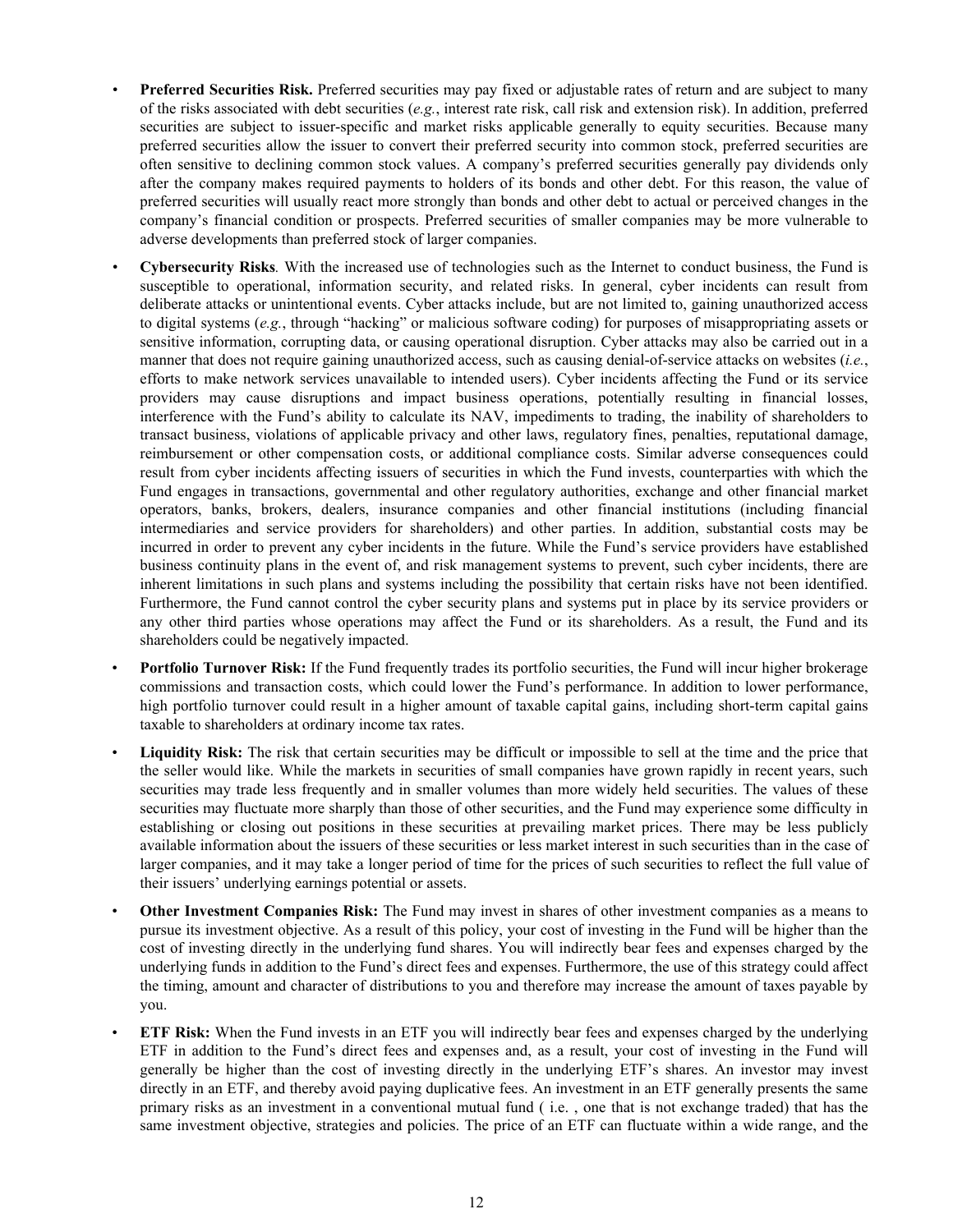<span id="page-15-0"></span>Fund could lose money when investing in an ETF if the prices of the securities owned by the ETF go down. In addition, ETFs are subject to the following risks that do not apply to conventional mutual funds: (1) the market price of the ETF's shares may trade at a discount to their NAV; (2) an active trading market for an ETF's shares may not develop or be maintained; or (3) trading of an ETF's shares may be halted if the listing exchange's officials deem such action appropriate, the shares are de-listed from the exchange, or the activation of market-wide "circuit breakers" (which are tied to large decreases in stock prices) halts stock trading generally. Additionally, ETFs have management and other fees, which increase their cost.

- **New Fund Risk:** There can be no assurance that the Fund will grow to or maintain an economically viable size, in which case the Board of Trustees may determine to liquidate the Fund. Liquidation of the Fund can be initiated without shareholder approval by the Board of Trustees if it determines that liquidation is in the best interest of shareholders. As a result, the timing of the Fund's liquidation may not be favorable.
- **Operational Risk:** Operational risks include human error, changes in personnel, system changes, faults in communication, and failures in systems, technology, or processes. Various operational events or circumstances are outside the Adviser's control, including instances at third parties. The Fund and the Adviser seek to reduce these operational risks through controls and procedures. However, these measures do not address every possible risk and may be inadequate to address these risks.

#### *DISCLOSURE OF PORTFOLIO HOLDINGS*

A description of the Fund's policies and procedures with respect to the disclosure of the Fund's portfolio holdings is available in the SAI. Disclosure of the Fund's holdings is required to be made quarterly within 60 days of the end of each fiscal quarter in the annual and semi-annual reports to Fund shareholders and in other regulatory filings. The annual and semi-annual reports to Fund shareholders are available free of charge by contacting the Fund, c/o U.S. Bank Global Fund Services, P.O. Box 701, Milwaukee, WI 53201-0701 or calling (800) 497-2960.

#### *VOLUNTARY FEE WAIVERS AND/OR EXPENSE REIMBURSEMENTS*

Service providers to the Fund may, from time to time, voluntarily waive all or a portion of any fees to which they are entitled and/or reimburse certain expenses as they may determine from time to time. The Fund's service providers may discontinue or modify these voluntary actions at any time without notice. The Fund's performance will reflect the voluntary waiver of fees and/or the reimbursement of expenses, if any. Without these waivers and/or expense reimbursements, performance would be less favorable.

# **MANAGEMENT OF THE FUND**

#### *INVESTMENT ADVISER*

Hood River is a registered investment adviser located at 2373 PGA Boulevard, Suite 200, Palm Beach Gardens, Florida 33410, and serves as the adviser to the Fund subject to the supervision of the Board of the Trust. Hood River was established in January 2013 and offers investment advisory services to mutual funds, institutional accounts and individual investors. As of June 30, 2021, Hood River had assets under management of approximately \$3.39 billion.

#### *ADVISORY FEE*

The Fund will pay Hood River a monthly advisory fee at the annual rate of 1.30% of the Fund's average daily net assets.

Hood River has contractually agreed to limit the total annual fund operating expenses of the Fund, excluding taxes, Rule 12b-1 fees, shareholder servicing fees and certain other expenses, to 1.40%. The waivers and reimbursements will remain in effect through at least September 28, 2024 unless sooner terminated by mutual agreement of the Board and Hood River.

The basis for the Board of Trustees' approval of the Fund's Investment Advisory Agreement for the Fund will be available in the Fund's first annual or semi-annual report to shareholders.

The Fund, as a series of the Trust, does not hold itself out as related to any other series of the Trust for purposes of investment and investor services, nor does it share the same investment advisor with any other series of the Trust, with the exception of the Hood River Small-Cap Growth Fund (together with the Fund, the "Hood River Fund Family").

#### *PORTFOLIO MANAGERS OF THE FUND*

The business experience and educational background of the Fund's portfolio managers is provided below. The SAI provides additional information about the portfolio managers' compensation, other accounts managed by the portfolio managers and the portfolio managers' ownership of securities in the Fund.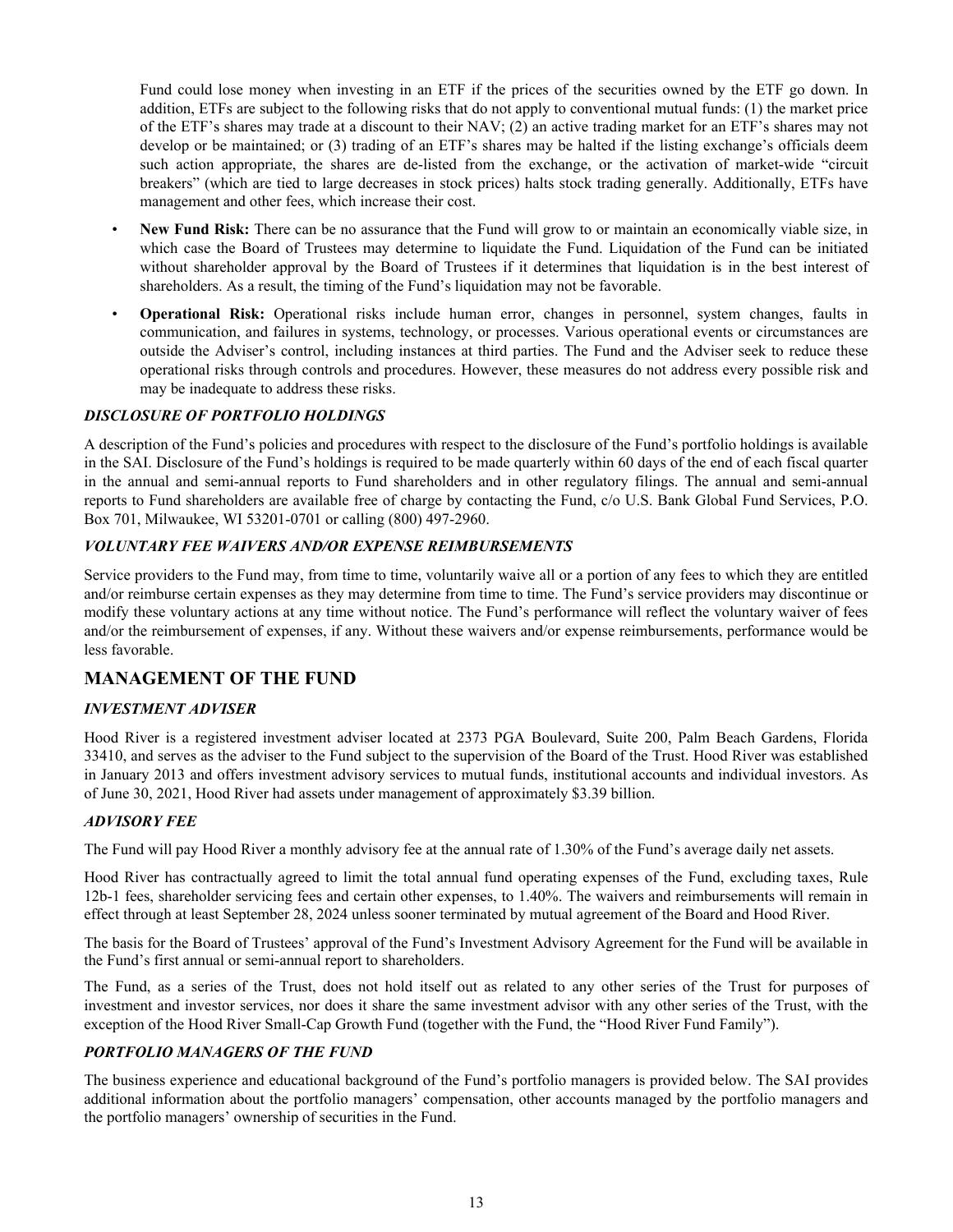<span id="page-16-0"></span>The day-to-day management of the Fund is the responsibility of Hood River's International Opportunity Investment Team (the "Investment Team"), which includes the individuals listed below. The Investment Team meets regularly to make investment decisions for the Fund. As part of the security selection process, two portfolio managers may elect to reduce a position size down to 50 basis points of the Fund's net assets to manage risk, subject to limits set by the Investment Team.

#### **Brian P. Smoluch, CFA**

Mr. Smoluch co-founded Hood River and has 24 years of investment management experience. Before starting Hood River in 2013, Mr. Smoluch spent 10 years at Roxbury Capital Management, LLC managing the Small-Cap Growth strategy. Prior to Roxbury, he was a portfolio manager and equity analyst on the small/mid-cap investment team at Columbia Management Group. Previously, he was a financial analyst at Salomon Brothers investment banking in New York. Mr. Smoluch has a B.S. with Distinction from the University of Virginia and an M.B.A. from Harvard University.

#### **David G. Swank, CFA**

Mr. Swank co-founded Hood River and has 24 years of investment management experience. Before starting Hood River in 2013, Mr. Swank spent three years at Roxbury Capital Management, LLC managing the Small-Cap Growth strategy. Prior to Roxbury, he worked for GMT Capital Corporation as vice president, healthcare sector head of a \$4 billion long/short equity hedge fund. Prior to joining GMT Capital, he was with Morgan Stanley Investment Management. He began his investment career as a research associate in 1994 with Furman Selz and later worked at Montgomery Securities. Mr. Swank has a B.S. with Distinction from the University of Virginia and an M.B.A. from the Tuck School of Business at Dartmouth College.

#### **Lance Cannon, CFA**

Mr. Cannon has 13 years of investment management experience. Mr. Cannon served as an analyst at Hood River since 2018 and Portfolio Manager since 2021. Before joining Hood River in 2018, Mr. Cannon spent three years at USDR Investment Management as a senior analyst. Prior to USDR Investment Management, he worked for TCW Group and Kayne Anderson Rudnick Investment Firm performing equity research. Mr. Cannon began his investment career as a managing director at GPS Capital Markets, Inc. Lance has a B.S. in business management, with an emphasis in finance, from Brigham Young University and an M.B.A. from the Anderson School of Management at the University of California, Los Angeles.

#### **Rohan Kumar**

Mr. Kumar has 10 years of investment management experience. Mr. Kumar served as an analyst at Hood River since 2015 and a Portfolio Manager since 2021. Before joining Hood River in 2015, Mr. Kumar two years at Hawkeye Capital Management as a research analyst. He previously was an analyst at Reliance Capital and began his career as a Component Design Engineer at Intel. Mr. Kumar has a Bachelor of Technology in electrical engineering from the Indian Institute of Technology at Kharagpur, a Masters degree from Harvard's Kennedy School, and his M.B.A. from The Wharton School at the University of Pennsylvania.

# **DISTRIBUTION AND SERVICING OF SHARES**

#### *DISTRIBUTOR*

The Trust has entered into a Distribution Agreement with Quasar Distributors, LLC, (the "Distributor"), a subsidiary of Foreside Financial Group, LLC, located at 111 East Kilbourn Avenue, Suite 2200, Milwaukee, Wisconsin 53202, pursuant to which the Distributor acts as the Fund's principal underwriter, provides certain administration services and promotes and arranges for the sale of Fund shares. The offering of Fund shares is continuous, and the Distributor distributes Fund shares on a best efforts basis. The Distributor is not obligated to sell any certain number of shares of the Fund. The Distributor is a registered broker-dealer and member of FINRA.

#### *RULE 12B-1 PLAN*

The Fund has adopted a distribution and shareholder servicing plan pursuant to Rule 12b-1 under the 1940 Act (the "Rule 12b-1 Plan") on behalf of its Investor Shares to pay distribution fees for the sale and distribution of Fund shares. Investor Shares are not currently offered. Under the Rule 12b-1 Plan, Investor Shares pay the Distributor and other authorized recipients a Rule 12b-1 fee at an annual rate of up to 0.25% of their average daily net asset value. The Distributor uses this Rule 12b-1 fee primarily to finance activities that promote the sale of Investor Shares. Such activities include, but are not necessarily limited to, compensating brokers, dealers, financial intermediaries and sales personnel for distribution and shareholder services, printing and mailing prospectuses to persons other than current shareholders, printing and mailing sales literature, and advertising. Because Rule 12b-1 fees are ongoing, over time these fees will increase the cost of your investment and may cost you more than paying other types of sales charges. The Distributor or the Fund may select financial institutions, such as banks, fiduciaries, custodians, investment advisers and broker-dealers, as agents to provide sales or administrative services for their clients or customers who beneficially own Investor Shares. Financial institutions will receive Rule 12b-1 fees from the Distributor based upon shares owned by their clients or customers.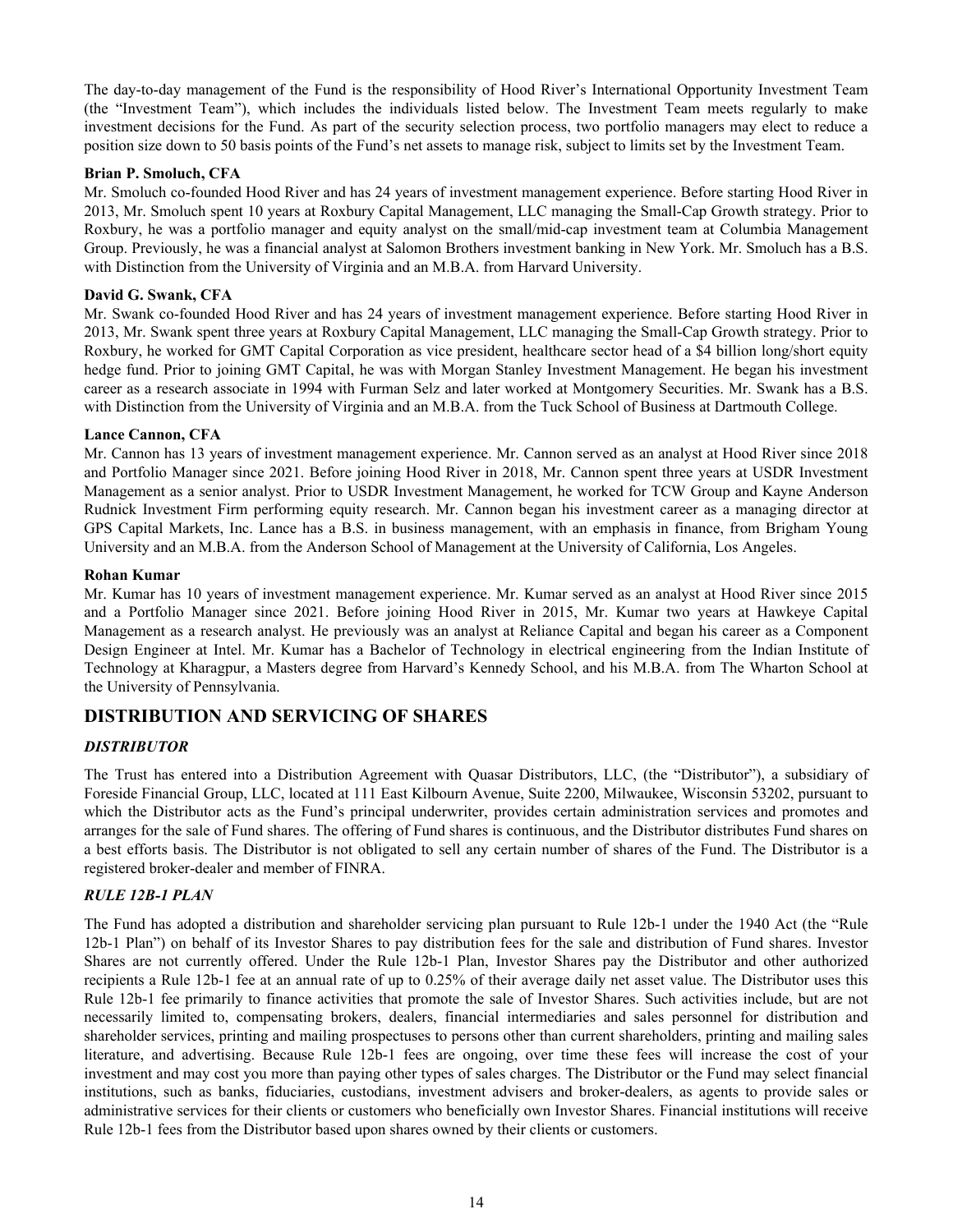#### <span id="page-17-0"></span>*SHAREHOLDER SERVICING PLAN*

The Fund has implemented a Shareholder Servicing Plan (the "Shareholder Servicing Plan") on behalf of its Institutional Shares and Investor Shares that allows the Fund to make payments to financial intermediaries and other service providers for Institutional and Investor shareholders in return for shareholder servicing and maintenance of Institutional and Investor shareholder accounts. Investor Shares are not currently offered. These shareholder servicing and maintenance fees may not exceed 0.10% per year of the Fund's average daily net assets for Institutional Shares and Investor Shares, respectively, and may not be used to pay for any services in connection with the distribution and sale of Institutional Shares or Investor Shares.

#### *SALES AND MARKETING PROGRAMS*

Hood River and/or its affiliates may pay financial intermediaries for distribution, marketing, servicing, and sales support out of its profits or other sources available to it (and not an additional charge to the Fund). These payments may include amounts that are sometimes referred to as "revenue sharing" payments and are in addition to or in lieu of any amounts payable to financial intermediaries under the Fund's Rule 12b-1 Plan or Shareholder Servicing Plan.

#### *DESCRIPTION OF CLASSES*

The Fund offers Institutional Shares in this Prospectus. The Fund has also established Investor Shares and Retirement Shares, which are not currently offered. The different classes represent investments in the same portfolio of securities, but the classes are subject to different expenses and may have different share prices as outlined below. Each class of shares has different expenses and distribution arrangements to provide for different investment needs. You should always discuss the suitability of your investment with your broker-dealer or financial adviser.

|                                | <b>Institutional Shares</b> | <b>Investor Shares</b> | <b>Retirement Shares</b> |
|--------------------------------|-----------------------------|------------------------|--------------------------|
| Distribution (Rule 12b-1) fees | None                        | 0.25%                  | None                     |
| Shareholder Servicing fee      | $0.10\%$                    | $0.10\%$               | None                     |

**Institutional Shares**. Institutional Shares pay lower annual expenses than Investor Shares. Institutional Shares are subject to a shareholder servicing fee not to exceed 0.10% of the average daily net assets of the Fund attributable to Institutional Shares, computed on an annual basis. Institutional Shares are offered only to certain institutional investors or through certain financial intermediary accounts or retirement plans, subject to the applicable investment minimums. Institutional Shares are available to the following:

- institutional investors;
- Individual Retirement Accounts ("IRAs");
- certain financial institutions, endowments, foundations, government entities or corporations investing on their own behalf;
- existing Institutional class shareholders;
- Trustees of the Trust, former trustees of the Trust, employees of affiliates of the Fund and the Adviser and other individuals who are affiliated with the Fund (this also applies to any spouse, parents, children, siblings, grandparents, grandchildren and in-laws of those mentioned) and Adviser affiliate employee benefit plans; and
- wrap fee programs of certain broker-dealers (please consult your financial representative to determine if your wrap fee program is subject to additional or different conditions or fees).

**Investor Shares.** Investor Shares are subject to a Rule 12b-1 distribution fee of up to 0.25% of the average daily net assets of the Fund attributable to Investor Shares, and a shareholder servicing fee not to exceed 0.10% of the average daily net assets of the Fund attributable to Investor Shares, each computed on an annual basis. Investor Shares are not currently offered for sale.

**Retirement Shares**. Retirement Shares are offered for sale without the imposition of Rule 12b-1 or shareholder servicing fees. Retirement Shares are generally available only to certain retirement plans that trade on an omnibus level. Retirement Shares pay lower annual expenses than the Fund's Institutional Shares and Investor Shares. Retirement Shares are not currently offered for sale.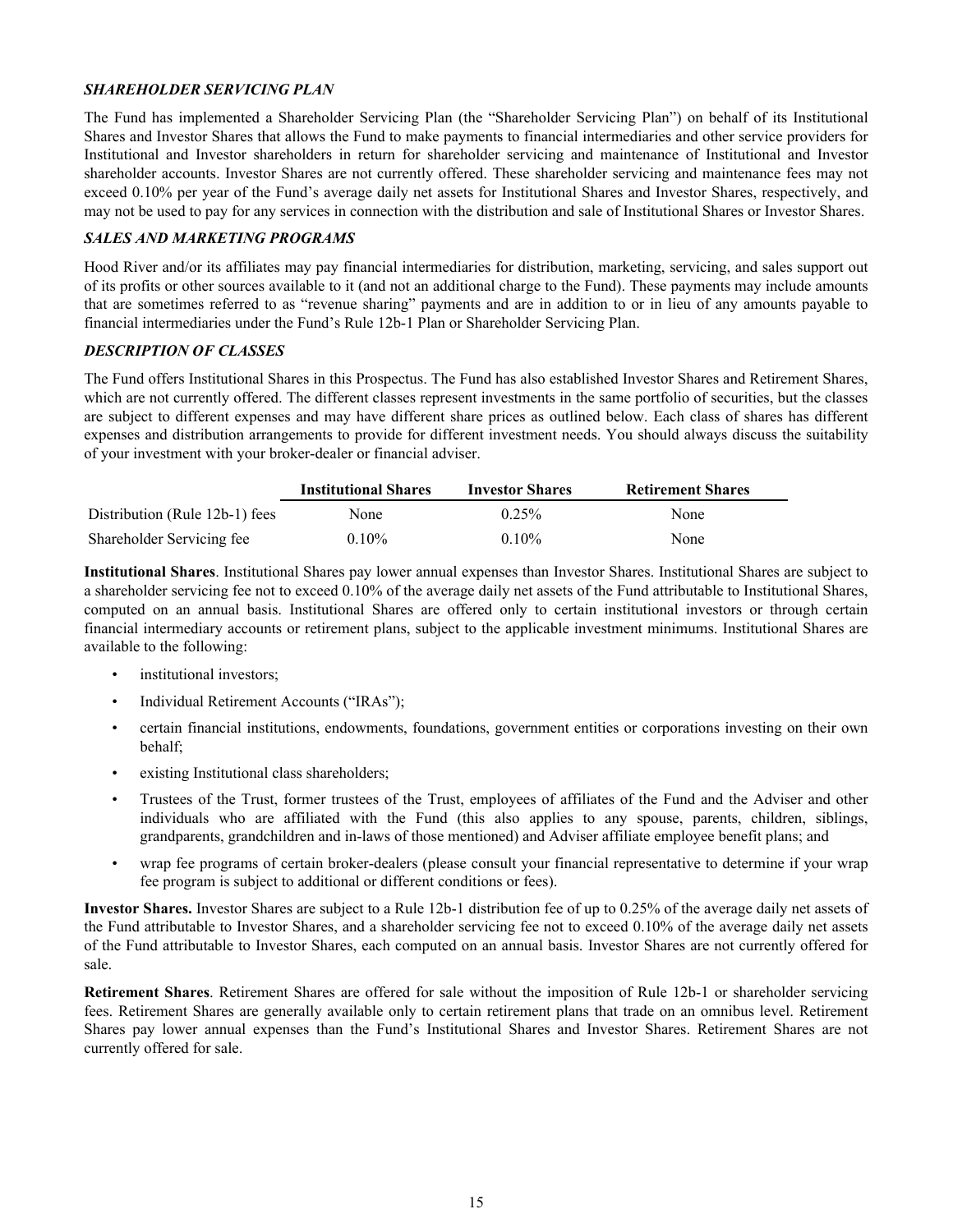<span id="page-18-0"></span>Retirement Shares are available in certain retirement plans, including the following, provided that in each case the plan trades on an omnibus level:

- Section  $401(a)$  and  $457$  plans;
- Section 403(b) custodial accounts;
- Section  $401(k)$ , profit sharing, money purchase pension and defined benefit plans; and
- Non-qualified deferred compensation plans.

# **SHAREHOLDER INFORMATION**

#### *PRICING OF SHARES*

The price of the Fund's shares is based on its NAV. The NAV per share of the Fund is determined as of the close of regular trading on the New York Stock Exchange ("Exchange") (generally, 4:00 p.m. Eastern Time) ("Market Close") on each day that the Exchange is open for business (each, a "Business Day"). The NAV is calculated by adding the value of all securities and other assets in the Fund, deducting its liabilities, and dividing the balance by the number of outstanding shares in the Fund. The price at which a purchase or redemption is effected is based on the next calculation of NAV after the order is received by an authorized financial institution or U.S. Bancorp Fund Services, LLC, the Fund's transfer agent (the "Transfer Agent"), and under no circumstances will any order be accepted for purchase or redemption after the NAV calculation. Any order received after the close of trading on the Exchange will be processed at the NAV as determined as of the close of trading on the next day the Exchange is open.

Shares will only be priced on Business Days. In addition, foreign securities held by the Fund may trade on weekends or other days when the Fund does not calculate NAV. As a result, the market value of these investments may change on days when shares of the Fund cannot be bought or sold.

The Fund values its assets based on current market values when such values are available. These prices normally are supplied by an independent pricing service. Equity securities held by the Fund which are listed on a national securities exchange, except those traded on the NASDAQ Stock Market, Inc. ("NASDAQ"), and for which market quotations are available, are valued at the last quoted sale price on the exchange on which the security is principally traded. Securities traded on NASDAQ are valued in accordance with the NASDAQ Official Closing Price, which may not be the last sale price.

If there is no reported sale on the applicable exchange, securities are valued at the mean between the most recent quoted bid and asked prices. In the event such market quotations are not readily available, fair value will be determined using procedures adopted by the Board.

When the Fund uses fair value pricing to determine NAV, securities will not be priced on the basis of quotations from the primary market in which they are traded, but rather may be priced by another method that the Board believes accurately reflects fair value. The Fund's policy is intended to result in a calculation of the Fund's NAV that fairly reflects security values as of the time of pricing. However, fair values determined pursuant to the Fund's procedures may not accurately reflect the price that the Fund could obtain for a security if it were to dispose of that security as of the time of pricing.

Prices of foreign securities or other assets quoted in foreign currencies are translated into U.S. dollars at current rates. If a significant event occurs in a foreign market after the close of the exchange that may affect a security's value, such security may be valued at its fair value pursuant to the procedures discussed above. The Fund has retained a pricing service to assist in valuing foreign securities in order to adjust for possible changes in value that may occur between the close of the foreign exchange and the time at which the Fund calculates its NAV. The fair value pricing service may employ quantitative models in determining fair value.

### *PURCHASE OF SHARES*

The Fund's shares are offered on a continuous basis and are sold without any sales charges. You may purchase shares as specified below. The minimum initial investments for Institutional Shares and Investor Shares of the Fund are \$25,000 and \$1,000, respectively. There is no minimum initial investment for Retirement Shares of the Fund. Additional investments may be made in any amount. The Fund reserves the right to change the criteria for eligible investors and investment minimums, and the investment minimums may be waived at the discretion of the Adviser.

Shares of the Fund have not been registered for sale outside of the United States. The Fund generally does not sell shares to investors residing outside the United States, even if they are United States citizens or lawful permanent residents, except to investors with United States military APO or FPO addresses.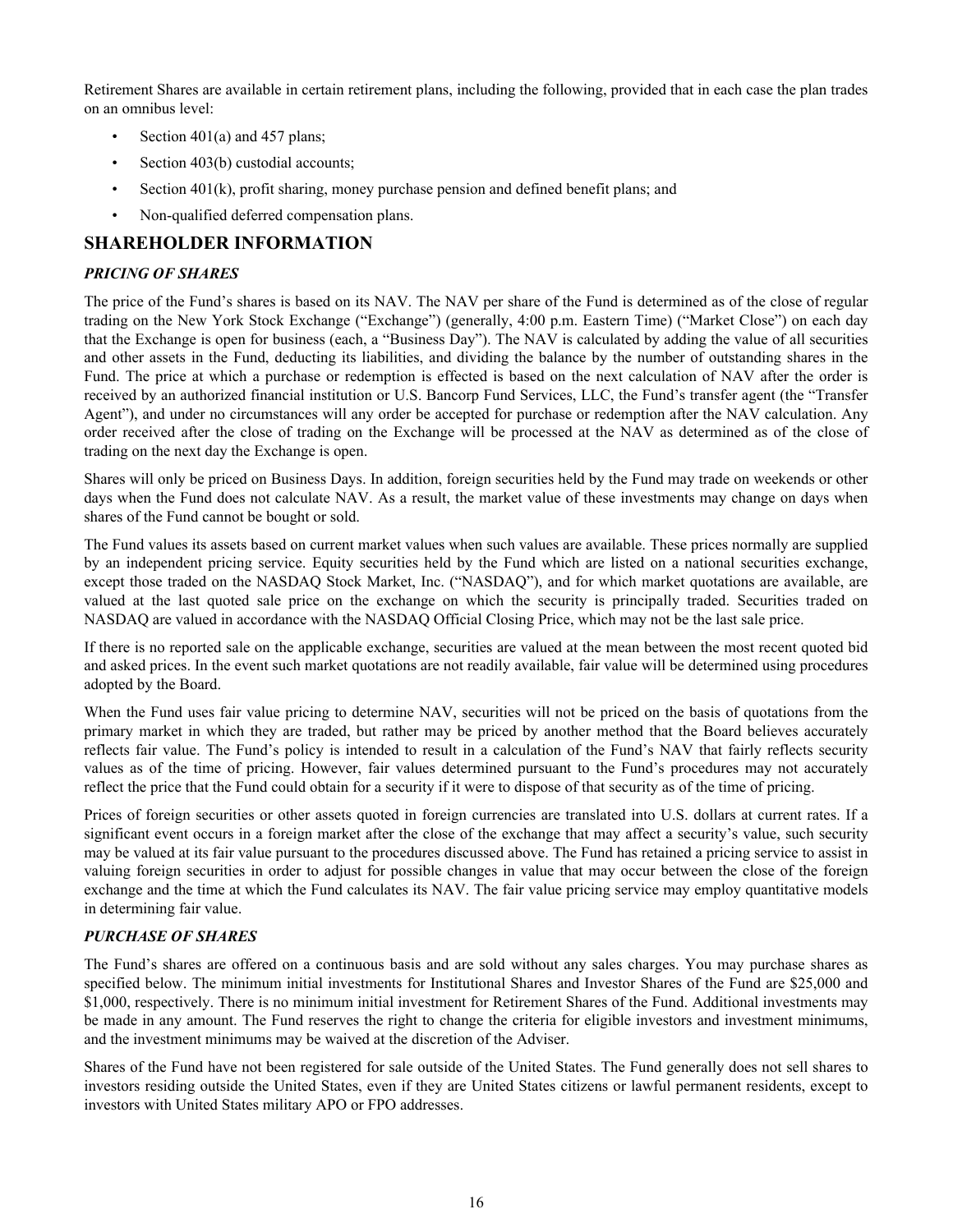**By Mail:** You may purchase shares by sending a check in U.S. dollars drawn on a U.S. bank payable to the Hood River International Opportunity Fund, indicating the name and share class of the Fund you are purchasing, and the dollar amount to be purchased, along with a completed application. If a subsequent investment is being made, write your account number on the check and send it together with the Invest by Mail form from your most recent confirmation statement received from the Transfer Agent. If you do not have the Invest by Mail form, include the Fund name, your name, address, and account number on a separate piece of paper along with your check. The Fund will not accept payment in cash or money orders. The Fund does not accept post-dated checks or any conditional order or payment. To prevent check fraud, the Fund will not accept third party checks, Treasury checks, credit card checks, traveler's checks or starter checks for the purchase of shares. Send the check and account application to:

#### **Regular mail:**

Hood River International Opportunity Fund c/o U.S. Bank Global Fund Services P. O. Box 701 Milwaukee, WI 53201-0701

#### **Overnight mail:**

Hood River International Opportunity Fund c/o U.S. Bank Global Fund Services 615 East Michigan Street, 3rd Floor Milwaukee, WI 53202

The Fund does not consider the U.S. Postal Service or other independent delivery services to be its agent. Therefore, deposit in the mail or with such services, or receipt at the Transfer Agent's post office box, of purchase orders does not constitute receipt by the Transfer Agent. Receipt of purchase orders is based on when the order is received at the Transfer Agent's offices.

Purchase orders must be received prior to Market Close (generally, 4:00 p.m. Eastern Time) to be eligible for same day pricing.

**By Wire**: If you are making your first investment in the Fund by wire, before you wire funds the Transfer Agent must have a completed account application. You may mail or deliver overnight your account application to the Transfer Agent at the addresses provided under "By Mail" above. Upon receipt of your completed account application, the Transfer Agent will establish an account for you. The account number assigned will be required as part of the instruction that should be provided to your bank to send the wire. Your bank must include both the name of the Fund you are purchasing, the account number, and your name so that monies can be correctly applied.

Before sending funds for initial or subsequent investment by wire, please contact the Transfer Agent to advise them of your intent to wire funds. This will ensure prompt and accurate credit upon receipt of your wire. Wired funds must be received prior to Market Close (generally, 4:00 p.m. Eastern Time) to be eligible for same day pricing. The Fund and U.S. Bank N.A. are not responsible for the consequences of delays resulting from the banking or Federal Reserve wire system, or from incomplete wiring instructions. Your bank should transmit funds by wire to:

| Wire to:        | <b>U.S. Bank National Association</b>     |
|-----------------|-------------------------------------------|
|                 | 777 East Wisconsin Avenue                 |
|                 | Milwaukee, WI 53202                       |
| ABA Number:     | 75000022                                  |
| Credit:         | U.S. Bancorp Fund Services, LLC           |
| Account:        | 112-952-137                               |
| Further Credit: | Hood River International Opportunity Fund |
|                 | (Shareholder Name/Account Registration)   |
|                 | (Shareholder Account Number)              |

**By Telephone:** Investors may purchase additional shares of the Fund by calling, toll-free, (800) 497-2960. If you accepted this option on your account application, and your account has been open for at least 7 business days, telephone orders, in any amount will be accepted via electronic funds transfer from your bank account through the Automated Clearing House ("ACH") network. You must have banking information established on your account prior to making a purchase. If your order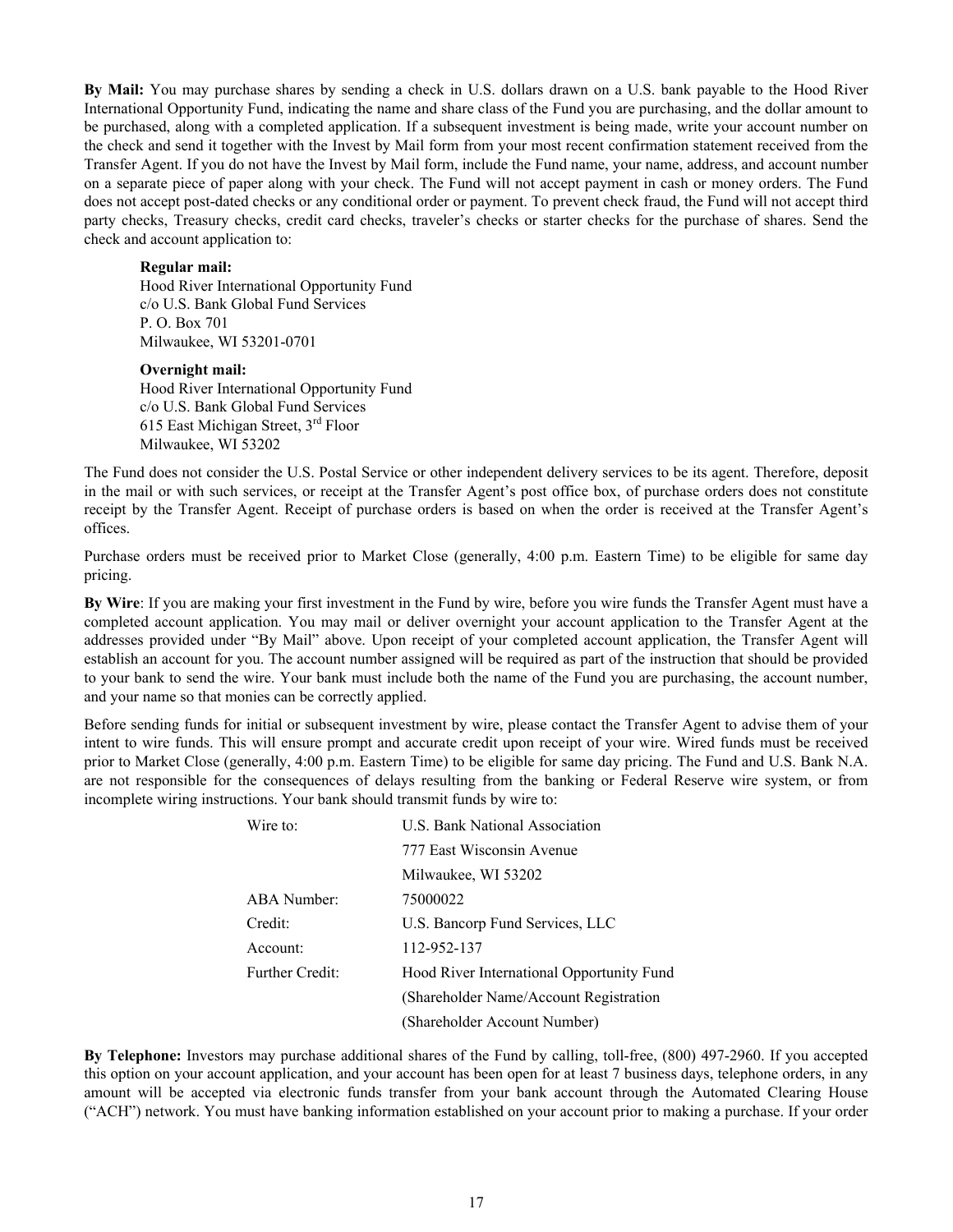<span id="page-20-0"></span>is received prior to Market Close (generally, 4:00 p.m. Eastern Time), your shares will be purchased at the NAV calculated on the day your order is placed.

Purchase orders by telephone must be received by or prior to Market Close (generally, 4:00 p.m. Eastern Time). During periods of high market activity, shareholders may encounter higher than usual call waits. Please allow sufficient time to place your telephone transaction.

**Automatic Investment Plan**: Once your account has been opened you may make additional purchases of the Fund at regular intervals through the Automatic Investment Plan ("AIP"). The AIP provides a convenient method to have monies deducted from your financial institution account for investment into the Fund on a monthly, bi-monthly, quarterly, semi-annual, or annual basis. In order to participate in the AIP, each purchase must be in the amount of \$50 or more, and your financial institution must be a member of the ACH network. To begin participating in the AIP, please complete the AIP section on the account application or call the Transfer Agent at (800) 497-2960 for instructions. Any request to change or terminate your AIP should be submitted to the Transfer Agent at least five days prior to the effective date.

**Payroll Investment Plan:** The Payroll Investment Plan ("PIP") permits you to make regularly scheduled purchases of Fund shares through payroll deductions. To open a PIP account, you must submit a payroll deduction form to your employer's payroll department after your account has been established with the Fund. Then, a portion of your paycheck will automatically be transferred to your PIP account for as long as you wish to participate in the PIP. It is the responsibility of your employer, not the Fund, the Distributor, the Adviser, or the Transfer Agent, to arrange for transactions under the PIP. The Fund reserves the right to vary its minimum purchase requirements for employees participating in a PIP. For more information regarding the PIP call (800) 497-2960.

**Additional Information Regarding Purchases:** Purchase orders received by the Transfer Agent in good order before Market Close will be priced at the NAV that is determined as of Market Close. "Good order" means your redemption request includes: (1) the name of the Fund, (2) the number of shares or dollar amount to be redeemed, (3) the account number, and (4) signatures by all of the shareholders whose names appear on the account registration with a signature guarantee, if applicable. Purchase orders received in good order after Market Close will be priced as of the close of regular trading on the following Business Day. Purchase requests not in good order may be rejected.

Any purchase order may be rejected if the Fund determines that accepting the order would not be in the best interest of the Fund or its shareholders. The Fund reserves the right to reject any account application. The Transfer Agent will charge a \$25 fee against a shareholder's account, in addition to any loss sustained by the Fund, for any check or other method of payment that is returned. The Fund reserves the right to reject any account application. It is the policy of the Fund not to accept applications under certain circumstances or in amounts considered disadvantageous to shareholders.

**Individual Retirement Accounts:** The Fund offers prototype documents for a variety of retirement accounts for individuals and small businesses. Please call (800) 497-2960 for information on:

- Individual Retirement Plans, including Traditional IRAs and Roth IRAs
- Small Business Retirement Plans, including Simple IRAs and SEP IRAs
- Coverdell Education Savings Accounts

There may be special distribution requirements for a retirement account, such as required distributions or mandatory Federal income tax withholding. For more information, call the number listed above. You may be charged a \$15 annual account maintenance fee for each retirement account up to a maximum of \$30 annually and a \$25 fee for transferring assets to another custodian or for closing a retirement account.

The Fund reserves the right to suspend the offering of shares.

### *REDEMPTION OF SHARES*

You may sell (redeem) your shares on any Business Day. Redemptions are effected at the NAV next determined after the Transfer Agent or authorized financial intermediary has received your redemption request. The Fund's name, the share class name, your account number, the number of shares or dollar amount you would like redeemed and the signatures by all of the shareholders whose names appear on the account registration should accompany any redemption requests. You may elect to have redemption proceeds paid by check, by wire (for amounts of \$1,000 or more) or by electronic funds transfer via ACH. Proceeds will be sent to the address or bank account on record. For payment through the ACH network, your bank must be an ACH member and your bank account information must be maintained on your Fund account. If you purchased your shares through a financial intermediary (as discussed under "Purchasing and Redeeming Shares Through a Financial Intermediary," below) you should contact the financial intermediary for information relating to redemptions.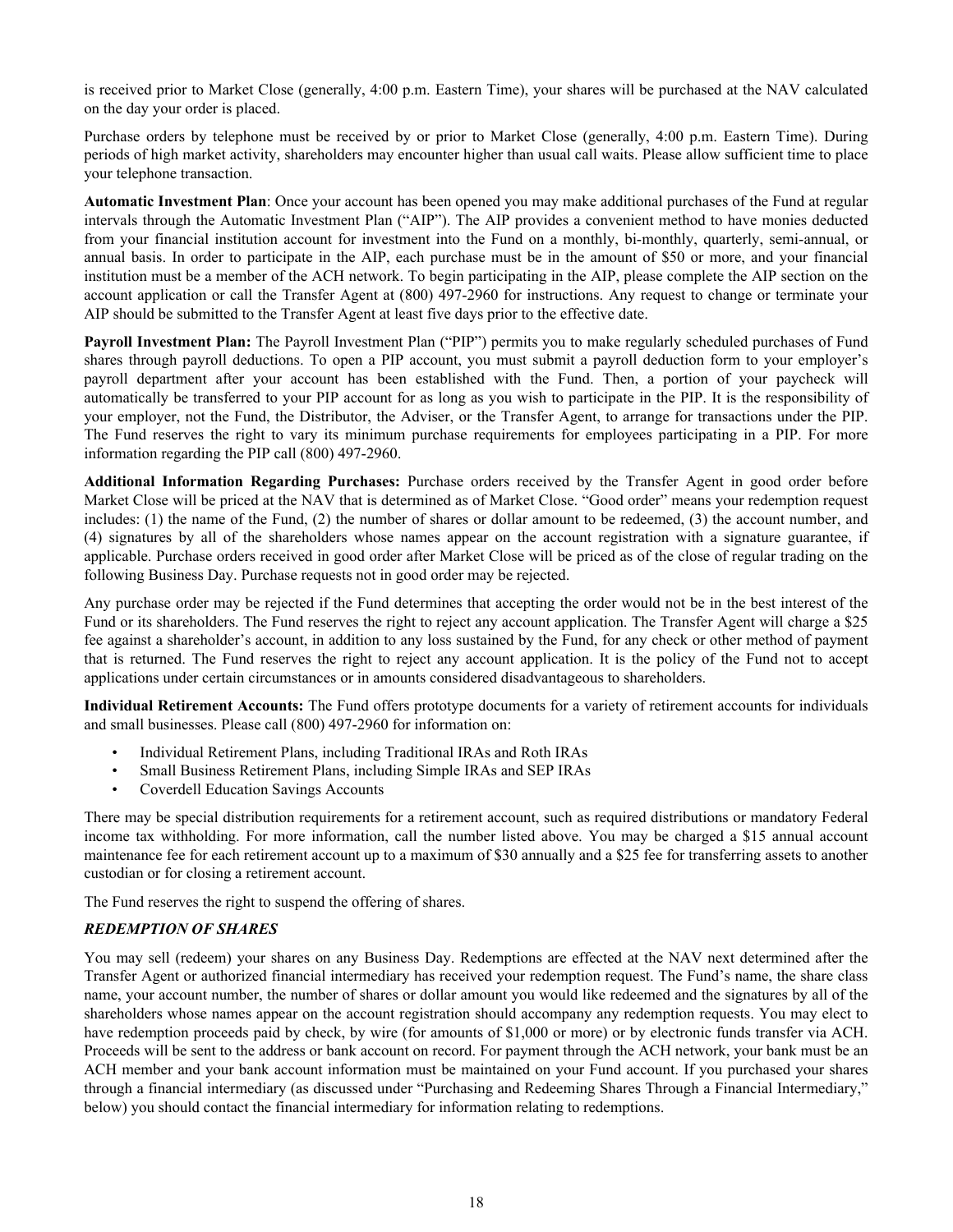The Fund typically expects to pay redemption proceeds on the next Business Day after the redemption request is received in good order and prior to Market Close (generally, 4:00 p.m. Eastern Time), regardless of whether the redemption proceeds are sent via check, wire, or ACH transfer. If the Fund has sold securities to generate cash to meet your redemption request, the redemption proceeds may be postponed until the first Business Day after the Fund receives the sales proceeds. Under unusual circumstances, the Fund may suspend redemptions, or postpone payment for up to seven days, as permitted by federal securities law. The Fund typically expects to meet redemption requests by paying out proceeds from cash or cash equivalent portfolio holdings, or by selling portfolio holdings if consistent with the management of the Fund. The Fund reserves the right to redeem in-kind as described under "In-Kind Redemptions," below. Redemptions in-kind are typically used to meet redemption requests that represent a large percentage of the Fund's net assets in order to minimize the effect of large redemptions on the Fund and its remaining shareholders. Redemptions in-kind may be used regularly in circumstances as described above, and may also be used in stressed market conditions. If shares to be redeemed represent a recent investment made by check or ACH transfer, the Fund reserves the right to not make the redemption proceeds available until it has reasonable grounds to believe that the check or ACH transfer has been collected (which may take up to 10 calendar days). Shareholders can avoid this delay by utilizing the wire purchase option.

**By Mail:** If you redeem your shares by mail, you must submit written instructions which indicate the Fund's name and class you are redeeming shares from, your account number, the number of shares or dollar amount you would like redeemed and the signatures by all of the shareholders whose names appear on the account registration along with a signature guarantee, if applicable. Your redemption request should be sent to:

#### **Regular mail:**

Hood River International Opportunity Fund c/o U.S. Bank Global Fund Services P. O. Box 701 Milwaukee, WI 53201-0701

#### **Overnight mail:**

Hood River International Opportunity Fund c/o U.S. Bank Global Fund Services 615 East Michigan Street, 3rd Floor Milwaukee, WI 53202

The Fund does not consider the U.S. Postal Service or other independent delivery services to be its agent. Therefore, deposit in the mail or with such services, or receipt at the Transfer Agent's post office box, of redemption requests does not constitute receipt by the Transfer Agent. Receipt of redemption requests is based on when the order is received at the Transfer Agent's offices. Redemption requests must be received prior to Market Close (generally, 4:00 p.m. Eastern Time) to be eligible for same day pricing.

**By Wire:** Wires are subject to a \$15 fee paid by you, but you do not incur any charge when proceeds are sent via the ACH system.

**By Telephone:** If you prefer to redeem your shares by telephone, you must accept telephone options on your account application. You may then initiate a redemption of shares up to the amount of \$50,000 by calling the Transfer Agent at (800) 497-2960. Adding telephone options to an existing account may require a signature guarantee or other acceptable form of authentication from a financial institution source.

Investors may have a check sent to the address of record, may wire proceeds to a shareholder's bank account of record, or proceeds may be sent via electronic funds transfer through the ACH network, also to the bank account of record. Wires are subject to a \$15 fee paid by the investor, but the investor does not incur any charge when proceeds are sent via the ACH system.

Redemption requests must be received by or before the close of regular trading on the Exchange on any Business Day. During periods of high market activity, shareholders may encounter higher than usual call waits. Please allow sufficient time to place your telephone transaction. If you are unable to contact the Fund by telephone, you may mail your redemption request in writing to the address noted above. Once a telephone transaction has been accepted, it may not be canceled or modified after Market Close (generally, 4:00 p.m. Eastern Time).

Before executing an instruction received by telephone, the Transfer Agent will use reasonable procedures to confirm that the telephone instructions are genuine. The telephone call may be recorded and the caller may be asked to verify certain personal identification information. If the Fund or its agents follow these procedures, they cannot be held liable for any loss, expense or cost arising out of any telephone redemption request that is reasonably believed to be genuine. This includes fraudulent or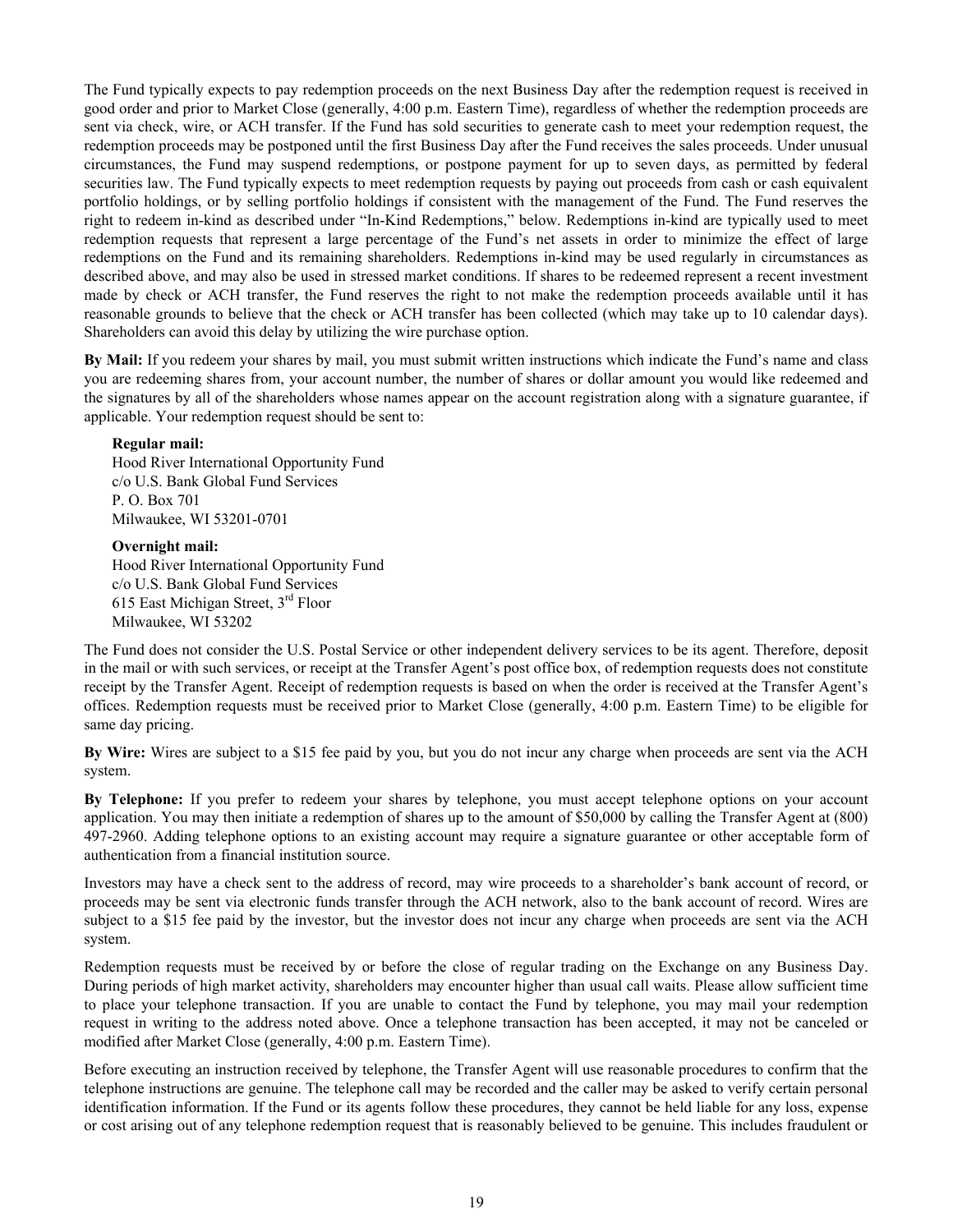<span id="page-22-0"></span>unauthorized requests. If an account has more than one owner or authorized person, the Fund will accept telephone instructions from any one owner or authorized person.

**Systematic Withdrawal Plan:** As another convenience, you may redeem your Fund shares through the Systematic Withdrawal Plan ("SWP"). Under the SWP, you may choose to receive a specified dollar amount, generated from the redemption of shares in your account, on a monthly, bi-monthly, quarterly, semi-annual, or annual basis. In order to participate in the SWP, your account balance must be at least \$10,000 and each payment should be a minimum of \$100. If you elect this method of redemption, the Fund will send a check to your address of record, or will send the payment via electronic funds transfer through the ACH network, directly to your bank account. The SWP may be terminated at any time by the Fund. You may also elect to terminate your participation in the SWP at any time by contacting the Transfer Agent at least 5 days prior to the next withdrawal.

A withdrawal under the SWP involves a redemption of shares and may result in a gain or loss for federal income tax purposes. In addition, if the amount requested to be withdrawn exceeds the amount available in your Fund account, which includes any dividends credited to your account, the account will ultimately be depleted.

**In-Kind Redemptions:** The Fund reserves the right to honor redemption requests by making payment in whole or in part by a distribution of securities from the Fund's portfolio (a "redemption in-kind"), and may do so in the form of pro-rata slices of the Fund's portfolio, individual securities or a representative basket of securities. Redemptions in-kind are taxable in the same manner to a redeeming shareholder as redemptions paid in cash for federal income tax purposes. Securities redeemed in-kind will be subject to market risk until they are sold. In addition, the sale of securities received in-kind may be subject to brokerage fees, and may give rise to taxable gains or losses.

**Signature Guarantees:** A signature guarantee, from either a Medallion program member or a non-Medallion program member, is required in the following situations:

- If ownership is being changed on your account;
- When redemption proceeds are payable or sent to any person, address or bank account not on record;
- When a redemption is received by the Transfer Agent and the account address has been changed within the last 30 calendar days; or
- For all redemptions in excess of \$50,000 from any shareholder account.

The Fund may waive any of the above requirements in certain instances. In addition to the situations described above, the Fund and/or the Transfer Agent reserve the right to require a signature guarantee in other instances based on the circumstances relative to the particular situation.

Non-financial transactions, including establishing or modifying certain services on an account, may require a signature guarantee, signature verification from a Signature Validation Program member, or other acceptable form of authentication from a financial institution source.

Signature guarantees will generally be accepted from domestic banks, brokers, dealers, credit unions, national securities exchanges, registered securities associations, clearing agencies and savings associations, as well as from participants in the New York Stock Exchange Medallion Signature Program and the Securities Transfer Agents Medallion Program ("STAMP"). A notary public is not an acceptable signature guarantor.

**IRA and other retirement plan redemptions:** If you have an IRA, you must indicate on your written redemption request whether or not to withhold federal income tax. Redemption requests failing to indicate an election not to have tax withheld will be subject to 10% withholding. Shares held in IRA accounts may also be redeemed by telephone at (800) 497-2960. Investors will be asked whether or not to withhold taxes from any distribution.

#### *PURCHASING AND REDEEMING SHARES THROUGH A FINANCIAL INTERMEDIARY*

You may purchase and redeem shares of the Fund through certain financial intermediaries (and their agents) that have made arrangements with the Fund to sell their shares and receive purchase and redemption orders on behalf of the Fund. When you place your purchase or redemption order with such a financial intermediary, your order is treated as if you had placed it directly with the Transfer Agent, and you will pay or receive the next NAV calculated by the Fund. Financial intermediaries may be authorized by the Distributor to designate other financial intermediaries to accept orders on the Fund's behalf. An order is deemed to be received when the Fund, a financial intermediary or, if applicable, a financial intermediary's authorized designee accepts the order. The financial intermediary holds your shares in an omnibus account in the financial intermediary's name, and the financial intermediary maintains your individual ownership records. Your financial intermediary may charge you a fee for handling your purchase and redemption orders. The financial intermediary is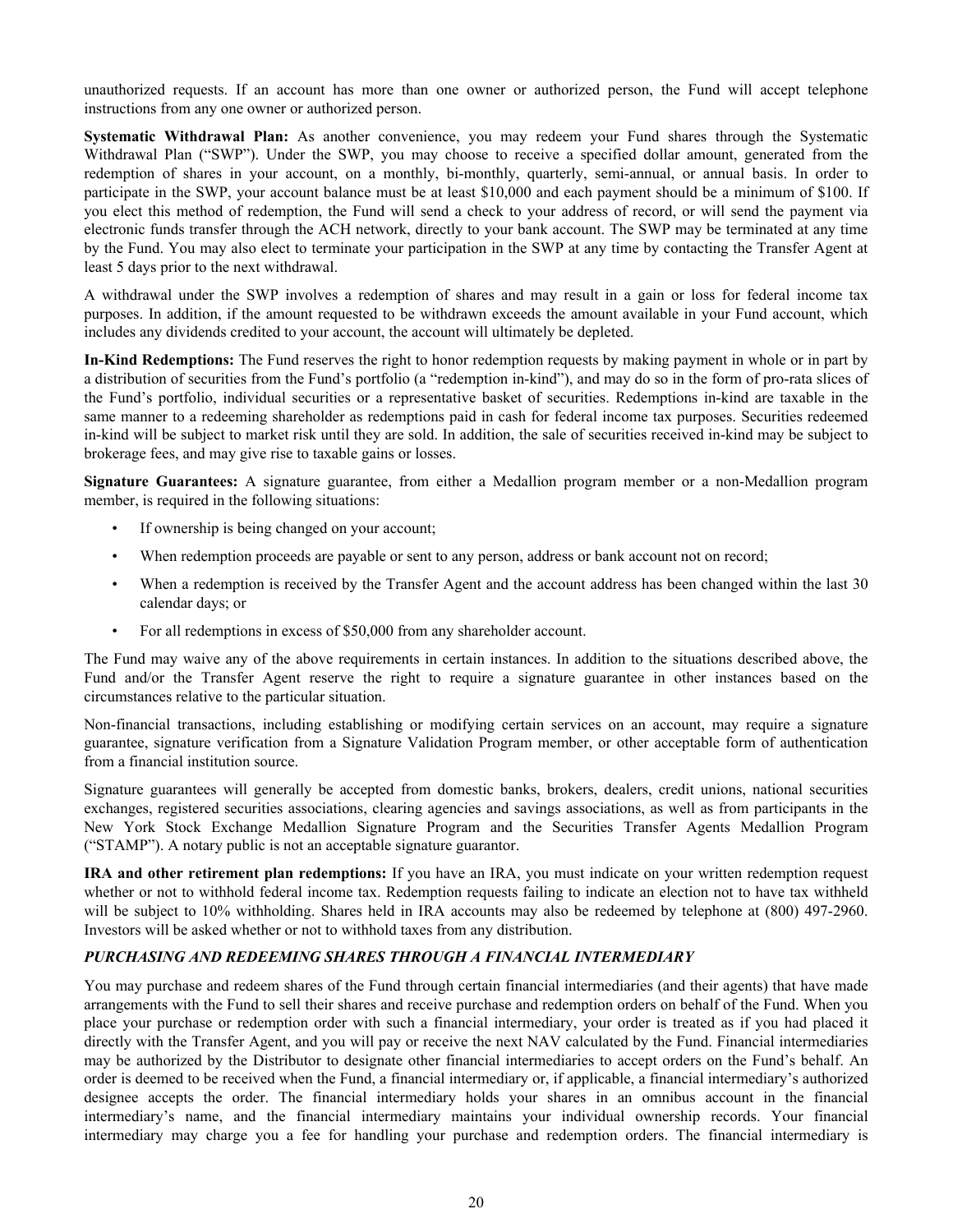<span id="page-23-0"></span>responsible for processing your order correctly and promptly, keeping you advised regarding the status of your individual account, confirming your transactions and ensuring that you receive copies of the Fund's Prospectus.

The Distributor, on behalf of the Fund, may enter into agreements with financial intermediaries that provide recordkeeping, transaction processing and other administrative services for customers who own Fund shares. The Adviser and/or its affiliates may pay financial intermediaries for such services. The fee charged by financial intermediaries may be based on the number of accounts or may be a percentage of the average value of accounts for which the financial intermediary provides services.

#### *EXCHANGING SHARES*

You may exchange all or a portion of your investment from the Fund in the Hood River Fund Family to an identically registered account in the same share class of another Fund in the Hood River Fund Family. Any new account established through an exchange will be subject to the minimum investment requirements described above under "Purchase of Shares," unless that account qualifies for a waiver of the initial investment requirement. Exchanges will be executed on the basis of the relative NAV of the shares exchanged. An exchange is considered to be a sale of shares for federal income tax purposes which may result in a taxable capital gain or loss. Call the Fund at  $(800)$  497-2960 to learn more about exchanges.

#### *SHARE CLASS CONVERSIONS*

You may convert shares of one share class of the Fund for a different share class of the Fund if you meet the minimum initial investment, eligibility criteria and other requirements for investment in the share class you are converting into. Share class conversions are based on the relevant NAVs of the applicable share classes at the time of the conversion, and no charge is imposed. A conversion from one class to another within the Fund will generally not be a taxable transaction.

To obtain more information about share class exchanges, or to place exchange orders, contact the Transfer Agent, or, if your shares are held in an account with a financial intermediary, contact the financial intermediary. Your financial intermediary may impose conditions on such transactions in addition to those disclosed in this Prospectus, or may not permit share class exchanges. The Fund reserves the right to modify or eliminate the share class exchange feature.

### *FREQUENT PURCHASES AND REDEMPTIONS*

The Fund is intended to be a long-term investment vehicle and is not designed to provide investors with a means of speculating on short-term market movements (market timing). "Market timing" generally refers to frequent or excessive trades into or out of a mutual fund in an effort to anticipate changes in market prices of its investment portfolio. Frequent purchases and redemptions of Fund shares can disrupt the management of the Fund, negatively affect the Fund's performance, and increase expenses for all of the Fund's shareholders. In particular, frequent trading can: (i) force the Fund's portfolio managers to hold larger cash positions than desired instead of fully investing the Fund, which can result in lost investment opportunities; (ii) cause unplanned and inopportune portfolio turnover in order to meet redemption requests; (iii) increase broker-dealer commissions and other transaction costs as well as administrative costs for the Fund; and (iv) trigger taxable gains for other shareholders. Also, some frequent traders engage in arbitrage strategies, by which these traders seek to exploit pricing anomalies that can occur when the Fund invests in securities that are thinly traded (some small-cap stocks, for example) or are traded primarily in markets outside of the U.S. Frequent traders using arbitrage strategies can dilute the Fund's NAV for long-term shareholders.

#### *If you intend to trade frequently or use market timing investment strategies, you should not purchase shares of the Fund.*

The Board has adopted policies and procedures with respect to frequent purchases and redemptions of Fund shares. The policy is intended to discourage excessive trading in the Fund's shares that may harm long-term investors and to make reasonable efforts to detect and deter excessive trading. The Fund reserves the right to reject any purchase request order at any time and for any reason, without prior written notice. The Fund may, in certain circumstances, reverse a transaction determined to be abusive.

The Fund will generally monitor trading activity within a 90 day period. The Fund may consider trading activity over a longer period than 90 days and may take into account market conditions, the number of trades, and the amount of the trades in making such determinations. The Fund may modify its procedures from time to time without prior notice regarding the detection of excessive trading or to address specific circumstances. In applying these policies, the Fund considers the information available at the time and may consider trading activity in multiple accounts under common ownership, control, or influence.

When excessive or short-term trading is detected, the party involved may be banned from future trading in the Fund. Judgments related to the rejection of purchase and the banning of future trades are inherently subjective and involve some selectivity. The Fund will seek to make judgments and applications that are consistent with the interests of the Fund's shareholders.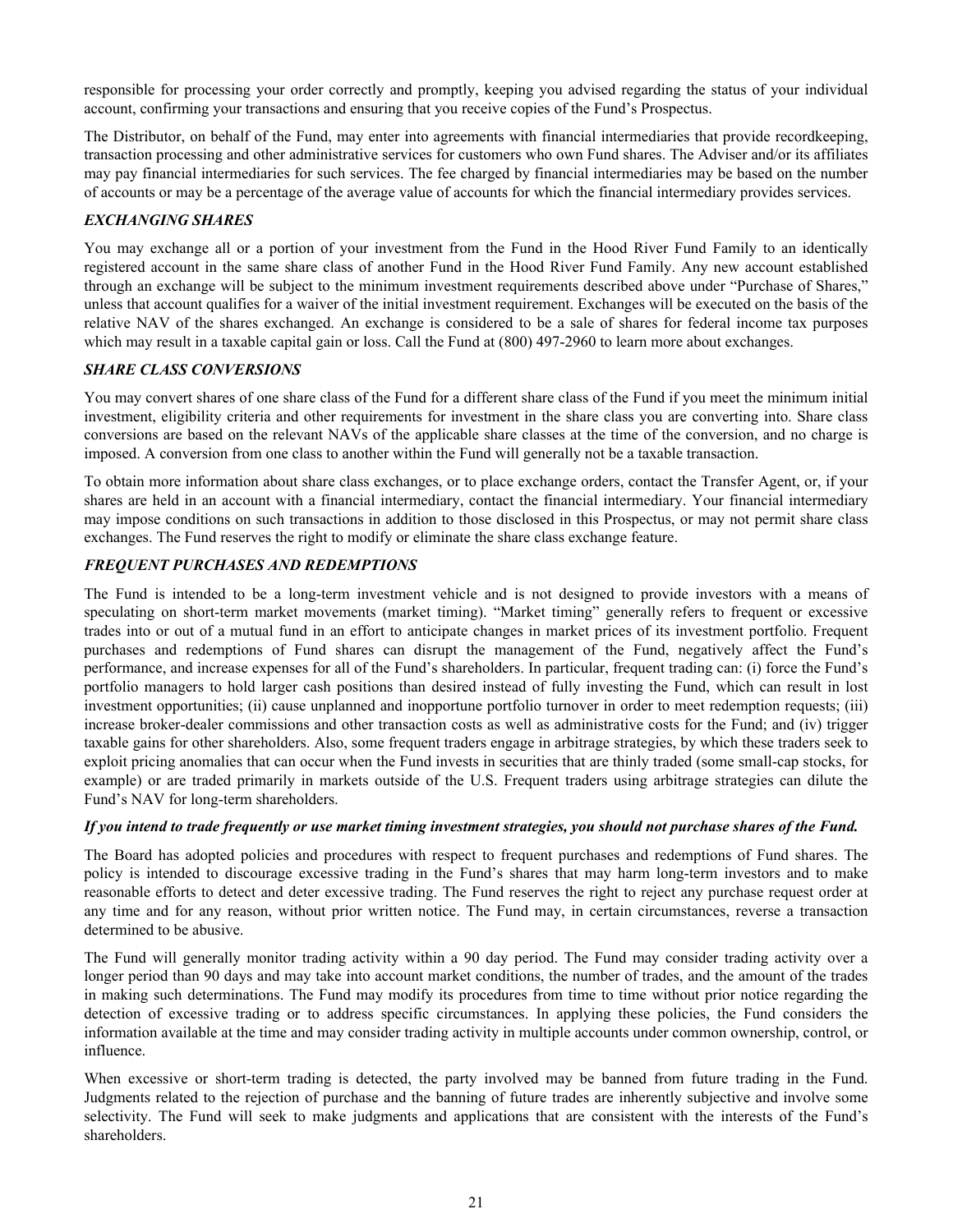<span id="page-24-0"></span>There is no guarantee that the Fund or its agents will be able to detect market timing or abusive trading activity or the shareholders engaged in such activity, or, if it is detected, to prevent its recurrence.

In order for a financial intermediary to purchase shares of the Fund for an "omnibus" account, in nominee name or on behalf of another person, the Trust will enter into shareholder information agreements with such financial intermediary or its agent. These agreements require each financial intermediary to provide the Fund access, upon request, to information about underlying shareholder transaction activity in these accounts. If a shareholder information agreement has not been entered into by a financial intermediary, such financial intermediary will be prohibited from purchasing Fund shares for an "omnibus" account, in nominee name or on behalf of another person.

The Fund's policies for deterring excessive trading in Fund shares are intended to be applied uniformly to all Fund shareholders to the extent practicable. Some intermediaries, however, maintain omnibus accounts in which they aggregate orders of multiple investors and forward the aggregated orders to the Fund. Because the Fund receives these orders on an aggregated basis and because these omnibus accounts may trade with numerous fund families with differing market timing policies, the Fund is substantially limited in its ability to identify or deter excessive traders or other abusive traders. The Fund will use its best efforts to obtain the cooperation of intermediaries to identify excessive traders and to prevent or limit abusive trading activity to the extent practicable. Nonetheless, the Fund's ability to identify and deter frequent purchases and redemptions of Fund shares through omnibus accounts is limited. The Fund's success in accomplishing the objectives of the policies concerning excessive trading in Fund shares in this context depends significantly upon the cooperation of the intermediaries, which may have adopted their own policies regarding excessive trading which are different than those of the Fund. In some cases, the Fund may rely on the excessive trading policies of the financial intermediaries in lieu of applying the Fund's policies when the Fund believes that the policies are reasonably designed to prevent excessive trading practices that are detrimental to the Fund. If a financial intermediary fails to enforce the Fund's policies with respect to market timing and other abusive trading activity, the Fund may take other actions, including terminating its relationship with such financial intermediary.

#### *OTHER FUND POLICIES*

**Small Accounts:** If the value of your account falls below the investment minimum, the Fund may ask you to increase your balance. If the account value is still below the investment minimum after 60 days, the Fund may redeem your shares, close your account, and send you the proceeds. The Fund will not close your account if it falls below the investment minimum solely as a result of a reduction in your account's market value.

**Customer Identification Program:** In compliance with the USA PATRIOT Act of 2001, please note that the Transfer Agent will verify certain information on your Account Application as part of the Fund's Anti-Money Laundering Program. As requested on the Application, you must supply your full name, date of birth, social security number and permanent street address. Permanent addresses containing only a P.O. Box will not be accepted. If you are opening an account in the name of a legal entity (*e.g.*, a partnership, business trust, limited liability company, corporation, etc.), you will be required to supply the identity of the beneficial owner or controlling person(s) of the legal entity prior to the opening of your account. Additional information may be required in certain circumstances. Applications without such information may not be accepted. To the extent permitted by applicable law, the Fund reserves the right to: (i) place limits on transactions in an investor's account until the investor's identity is verified; (ii) refuse an investment in the Fund; or (iii) involuntarily redeem an investor's shares and close an account in the event that an investor's identity is not verified.

**Householding**: You may occasionally receive proxy statements and other regulatory documents for the Fund. In an effort to decrease costs and to reduce the volume of mail you receive, when possible, only one copy of these documents will be sent to shareholders who are part of the same family and share the same address. If you would like to discontinue householding for your accounts please call, toll-free, (800) 497-2960 to request individual copies of these documents. Once the Fund receives notice to stop householding, we will begin sending individual copies thirty days after receiving your request. This policy does not apply to account statements.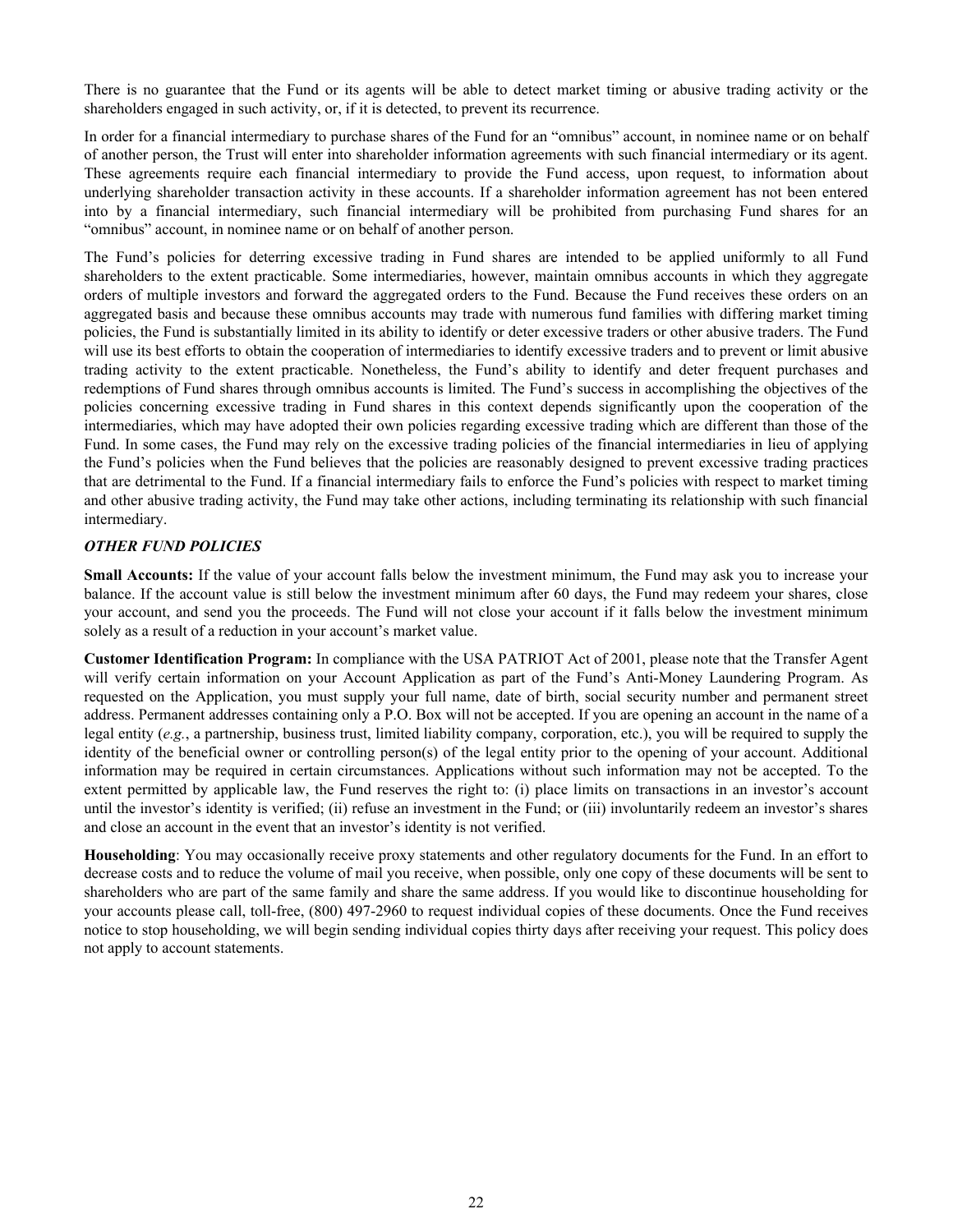<span id="page-25-0"></span>**Lost Shareholders:** It is important that the Fund maintains a correct address for each shareholder. An incorrect address may cause a shareholder's account statements and other mailings to be returned to the Fund. Based upon statutory requirements for returned mail, the Fund will attempt to locate the shareholder or rightful owner of the account. If the Fund is unable to locate the shareholder, then it will determine whether the shareholder's account can legally be considered abandoned. Your mutual fund account may be transferred to your state of residence if no activity occurs within your account during the "inactivity period" specified in your state's abandoned property laws. The Fund is legally obligated to escheat (or transfer) abandoned property to the appropriate state's unclaimed property administrator in accordance with statutory requirements. The shareholder's last known address of record determines which state has jurisdiction. Shareholders with a state of residence in Texas have the ability to designate a representative to receive legislatively required unclaimed property due diligence notifications. Please contact the Texas Comptroller of Public Accounts for further information.

#### *DISTRIBUTIONS*

Distributions from the Fund's net investment income, if any, are declared and paid annually. Any net capital gain realized by the Fund also will be distributed annually. The Fund's distributions, whether received in cash or reinvested in additional shares of the Fund, may be subject to federal, state and local income tax.

Distributions are payable to the shareholders of record at the time the distributions are declared (including holders of shares being redeemed, but excluding holders of shares being purchased). All distributions will be reinvested in additional Fund shares, unless you choose one of the following options: (1) receive distributions of net capital gain in cash, while reinvesting net investment income distributions in additional Fund shares; (2) receive all distributions in cash; or (3) reinvest net capital gain distributions in additional Fund shares, while receiving distributions of net investment income in cash. If you elect to receive distributions paid in cash, and the U.S. Postal Service cannot deliver the check, or if a check remains outstanding for six months, the Fund reserves the right to reinvest the distribution check in your account, at the Fund's current NAV, and to reinvest all subsequent distributions. You may change the distribution option on your account at any time. If you wish to change your distribution option, write or call the Transfer Agent at least 5 days prior to the record date for the distribution. Shares become entitled to receive distributions on the day after the shares are issued.

#### *TAXES*

Changes in income tax laws, potentially with retroactive effect, could impact the Fund's investments or the tax consequences to you of investing in the Fund.

Distributions of the Fund's investment company taxable income (which includes, but is not limited to, interest, dividends, net short-term capital gain and net gain from foreign currency transactions), if any, are generally taxable to the Fund's shareholders as ordinary income. Although the Fund expects that most or all of its distributions of investment company taxable income will be taxed at the federal income tax rates applicable to ordinary income, for a non-corporate shareholder, to the extent that the Fund's distributions of investment company taxable income are attributable to and reported as "qualified dividend" income (generally, dividends received by the Fund from U.S. corporations, corporations incorporated in a possession of the U.S., and certain foreign corporations that are eligible for the benefits of a comprehensive tax treaty with the U.S.), such income may be subject to tax at the reduced federal income tax rates applicable to long-term capital gain, if certain holding period requirements have been satisfied by the shareholder. For a corporate shareholder, a portion of the Fund's distributions of investment company taxable income may qualify for the intercorporate dividends-received deduction to the extent the Fund receives dividends directly or indirectly from U.S. corporations, reports the amount distributed as eligible for the deduction and the corporate shareholder meets certain holding period requirements with respect to its shares. To the extent that the Fund's distributions of investment company taxable income are attributable to net short-term capital gain, such distributions will be treated as ordinary income and generally cannot be offset by a shareholder's capital losses from other investments.

Except in the case of certain exempt shareholders, if a shareholder does not furnish the Fund with its correct Taxpayer Identification Number and certain certifications or the Fund receives notification from the Internal Revenue Service ("IRS") requiring back-up withholding, the Fund is required by federal law to withhold federal income tax from the shareholder's distributions and redemption proceeds at a rate set under Section 3406 of the Internal Revenue Code of 1986, as amended, for United States residents.

Distributions of the Fund's net capital gain (net long-term capital gain less net short-term capital loss) are generally taxable to the Fund's shareholders as long-term capital gain regardless of the length of time that a shareholder has owned Fund shares. Distributions of net capital gain are not eligible for qualified dividend income treatment or the dividends-received deduction referenced above.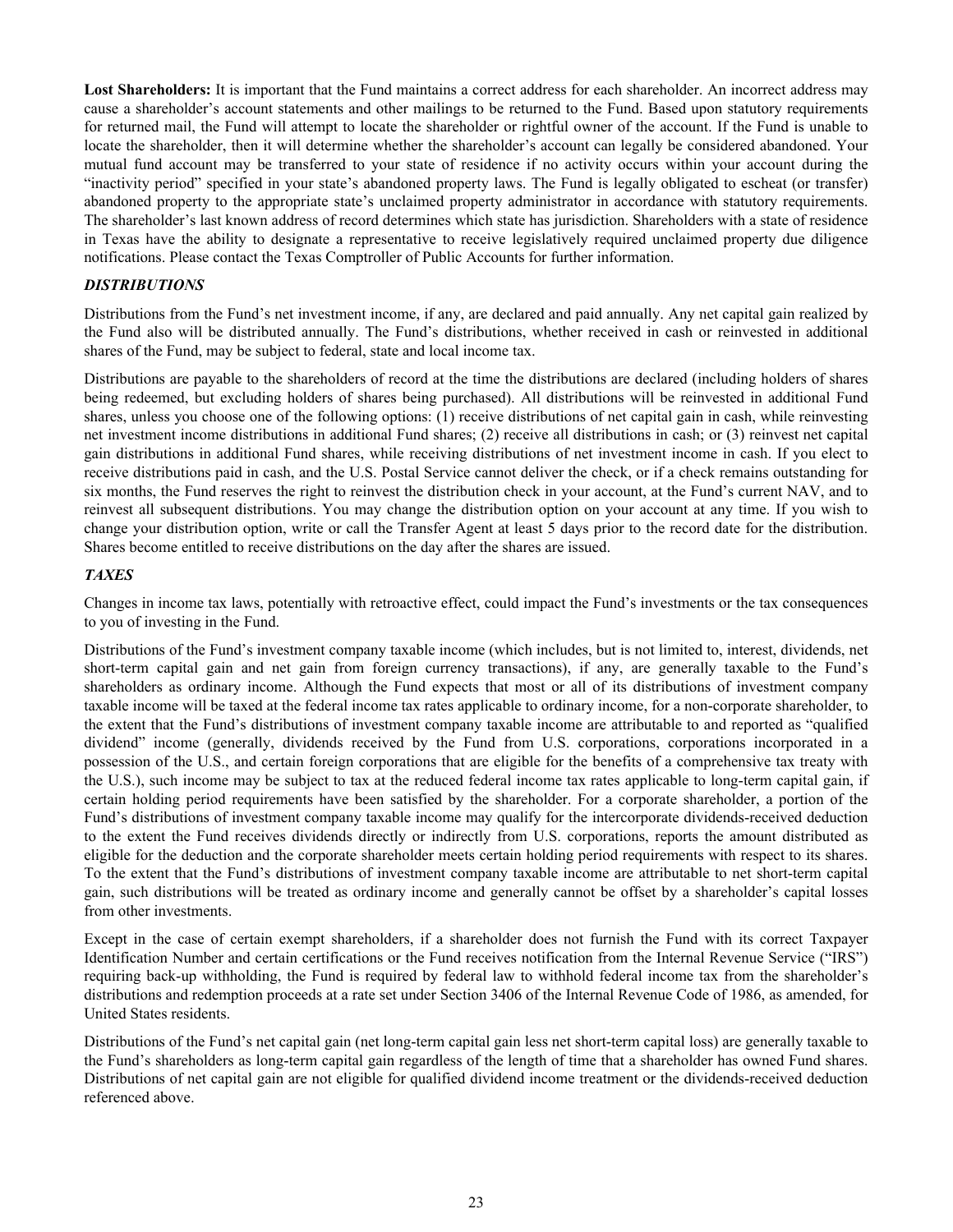<span id="page-26-0"></span>You will be taxed in the same manner whether you receive your distributions (of investment company taxable income or net capital gain) in cash or reinvest them in additional Fund shares. Distributions are generally taxable when received. However, distributions declared in October, November or December to shareholders of record and paid the following January are taxable as if received on December 31.

In addition to the federal income tax, certain individuals, trusts and estates may be subject to a Net Investment Income ("NII") tax of 3.8%. The NII tax is imposed on the lesser of: (i) the taxpayer's investment income, net of deductions properly allocable to such income; or (ii) the amount by which the taxpayer's modified adjusted gross income exceeds certain thresholds (\$250,000 for married individuals filing jointly, \$200,000 for unmarried individuals and \$125,000 for married individuals filing separately). The Fund's distributions are includable in a shareholder's investment income for purposes of this NII tax. In addition, any capital gain realized by a shareholder upon a sale, exchange or redemption of Fund shares is includable in such shareholder's investment income for purposes of this NII tax.

Shareholders that sell, exchange or redeem shares generally will have a capital gain or loss from the sale, exchange or redemption. The amount of the gain or loss and the applicable rate of federal income tax will depend generally upon the amount paid for the shares, the amount received from the sale, exchange or redemption (including in-kind redemptions) and how long the shares were held by a shareholder. Gain or loss realized upon a sale, exchange or redemption of Fund shares will generally be treated as a long-term capital gain or loss if the shares have been held for more than one year and, if held for one year or less, as short-term capital gain or loss. Any loss arising from the sale, exchange or redemption of shares held for six months or less, however, is treated as a long-term capital loss to the extent of any distributions of net capital gain received or deemed to be received with respect to such shares. In determining the holding period of such shares for this purpose, any period during which your risk of loss is offset by means of options, short sales or similar transactions is not counted. If you purchase Fund shares (through reinvestment of distributions or otherwise) within 30 days before or after selling or redeeming other Fund shares at a loss, all or part of that loss will not be deductible and will instead increase the basis of the new shares.

Some foreign governments levy withholding taxes against dividends and interest income. Although in some countries a portion of these taxes is recoverable, the non-recovered portion will reduce the return on the Fund's securities. If more than 50% of the value of the Fund's total assets at the close of its taxable year consists of stock and securities in foreign corporations, the Fund will be eligible to, and may, file an election with the IRS that would enable the Fund's shareholders, in effect, to receive the benefit of the foreign tax credit with respect to any income taxes paid by the Fund to foreign countries and U.S. possessions. If the Fund makes such an election, you will be notified. Please see the SAI for additional information regarding the foreign tax credit.

The Fund is required to report to certain shareholders and the IRS the adjusted cost basis of Fund shares acquired on or after January 1, 2012 when those shareholders subsequently sell or redeem those shares. The Fund will determine adjusted cost basis using the average cost method unless you elect in writing any alternate IRS-approved cost basis method. Please see the SAI for more information regarding cost basis reporting.

The federal income tax status of all distributions made by the Fund for the preceding year will be annually reported to shareholders. Distributions made by the Fund may also be subject to state and local taxes. Additional tax information may be found in the SAI.

This section is not intended to be a full discussion of federal income tax laws and the effect of such laws on you. There may be other federal, state, foreign or local tax considerations applicable to a particular investor. You are urged to consult your own tax advisor.

#### **FINANCIAL HIGHLIGHTS**

Because the Fund has recently commenced operations, there are no financial highlights available at this time.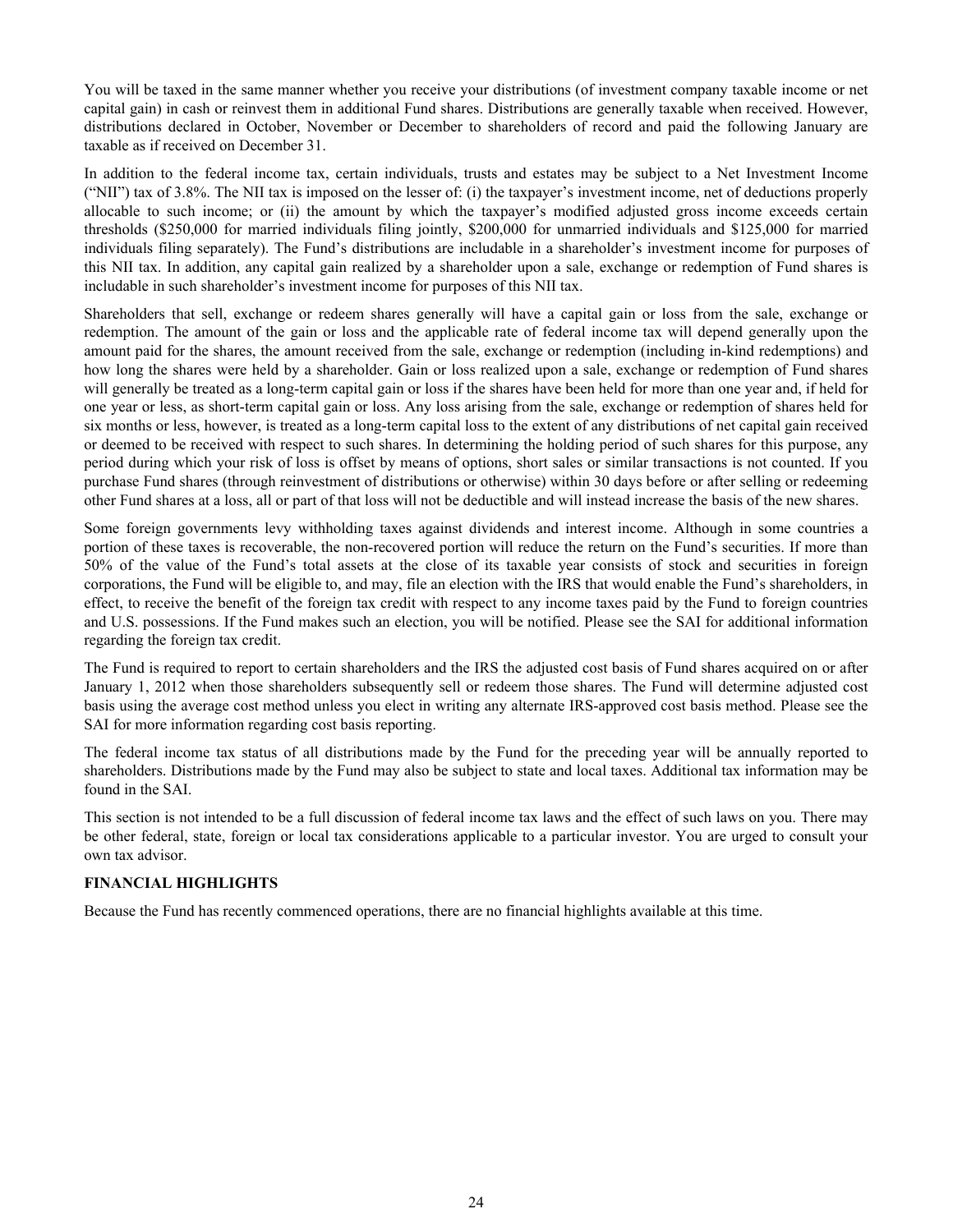# <span id="page-27-0"></span>**PRIVACY NOTICE**

#### *Notice of Privacy Policy & Practices*

Protecting the privacy of Fund shareholders is important to us. The following is a description of the practices and policies through which we protect the privacy and security of your non-public personal information.

#### *What Information We Collect*

We collect and maintain information about you so that we can open and maintain your account in the Fund and provide various services to you. We collect non-public personal information about you from the following sources:

- information we receive about you on applications or other forms;
- information you give us orally; and
- information about your transactions with us or others.

The types of non public personal information we collect and share can include:

- social security number;
- account balances;
- account transactions;
- transaction history;
- wire transfer instructions; and
- checking account information.

#### *What Information We Disclose*

We do not disclose any non-public personal information about shareholders or former shareholders of the Fund without the shareholder's authorization, except as permitted by law or in response to inquiries from governmental authorities. We may share information with affiliated parties and unaffiliated third parties with whom we have contracts for servicing the Fund. We will provide unaffiliated third parties with only the information necessary to carry out their assigned responsibility.

#### *How We Protect Your Information*

All shareholder records will be disposed of in accordance with applicable law. We maintain physical, electronic and procedural safeguards to protect your non-public personal information and require third parties to treat your non-public personal information with the same high degree of confidentiality. In the event that you hold shares of the Fund through a financial intermediary, including, but not limited to, a broker-dealer, bank or trust company, the privacy policy of your financial intermediary would govern how your non-public personal information would be shared with unaffiliated third parties.

If you have any questions or concerns regarding this notice or our Privacy Policy, please contact us at (800) 497-2960.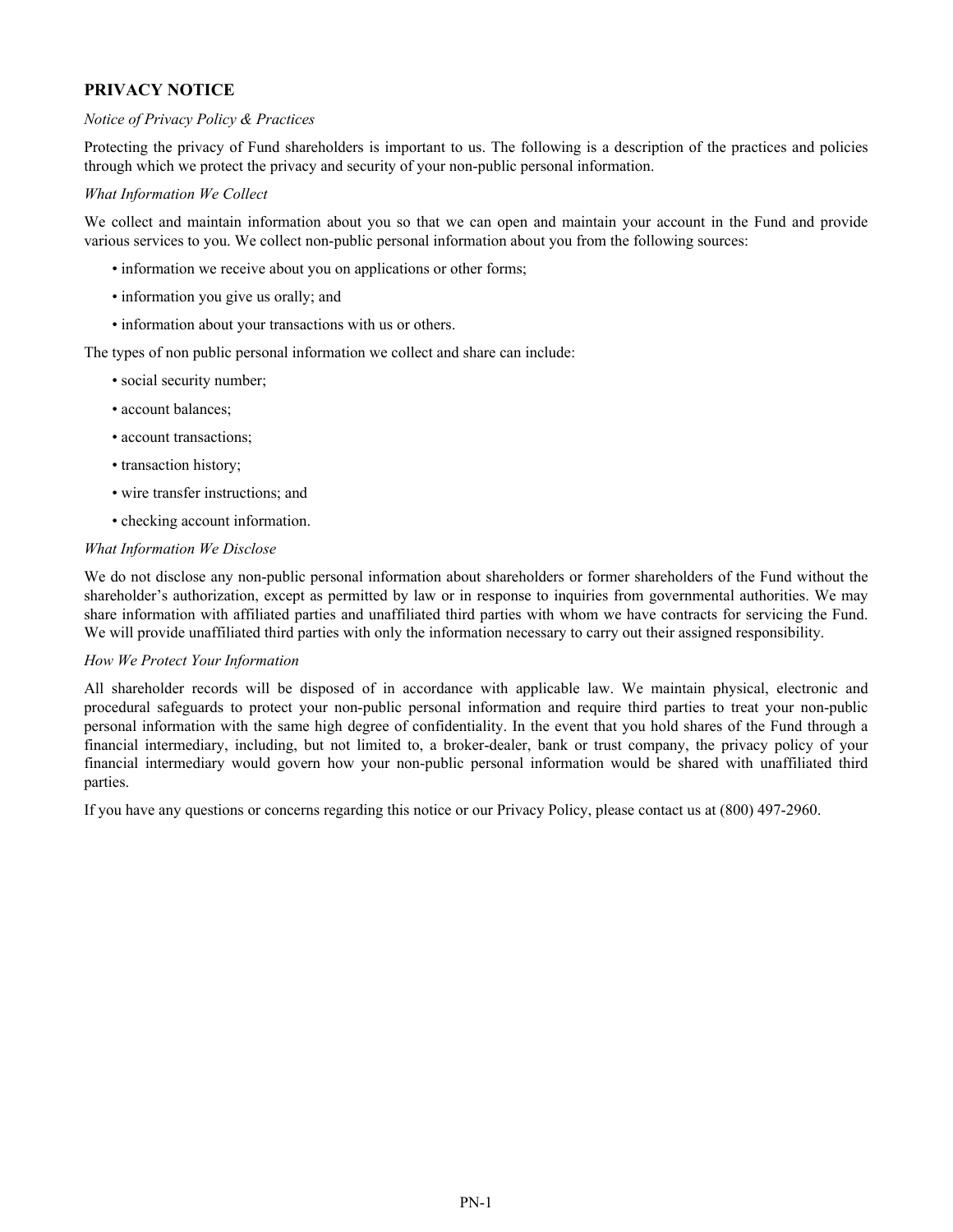#### **INVESTMENT ADVISER**

Hood River Capital Management LLC 2373 PGA Boulevard, Suite 200 Palm Beach Gardens, Florida 33410

# **COMPLIANCE SERVICES**

Vigilant Compliance, LLC 223 Wilmington West Chester Pike, Suite 216 Chadds Ford, Pennsylvania 19317

#### **LEGAL COUNSEL**

Godfrey & Kahn, S.C. 833 East Michigan Street, Suite 1800 Milwaukee, Wisconsin 53202

#### **INDEPENDENT REGISTERED PUBLIC ACCOUNTING FIRM**

BBD, LLP 1835 Market Street, 3rd Floor Philadelphia, Pennsylvania 19103

#### **TRANSFER AGENT**

U.S. Bancorp Fund Services, LLC For overnight deliveries, use: Hood River International Opportunity Fund c/o U.S. Bancorp Fund Services, LLC 615 East Michigan Street, 3rd Floor Milwaukee, Wisconsin 53202

For regular mail deliveries, use: Hood River International Opportunity Fund c/o U.S. Bank Global Fund Services P.O. Box 701 Milwaukee, Wisconsin 53201-0701

# **CUSTODIAN**

U.S. Bank, N.A. 1555 North River Center Drive, Suite 302 Milwaukee, Wisconsin 53212

#### **DISTRIBUTOR**

Quasar Distributors, LLC 111 East Kilbourn Avenue, Suite 2200 Milwaukee, Wisconsin 53202